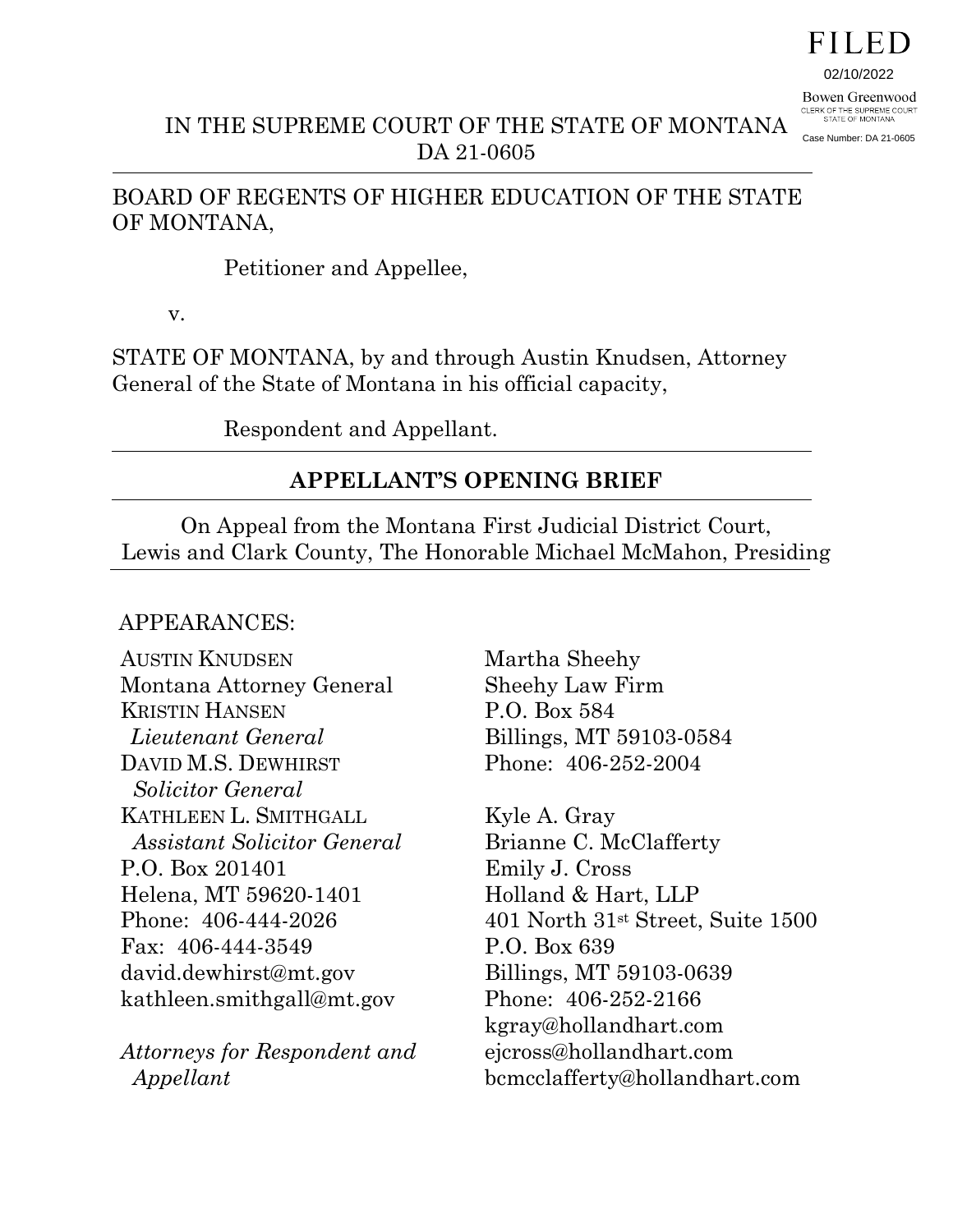Quentin M. Rhoades Rhoades & Erickson PLLC 430 Ryman Street Missoula, MT 59802 Telephone: (406) 721-9700 qmr@montanalawyer.com courtdocs@montanalawyer.com

*Attorney for Amicus Curiae* 

Ali Bovingdon MUS Chief Legal Counsel Office of Higher Education P.O. Box 203201 Helena, MT 59620-3201 Phone: 406-449-9166 abovingdon@montana.edu

*Attorneys for Petitioner and Appellees*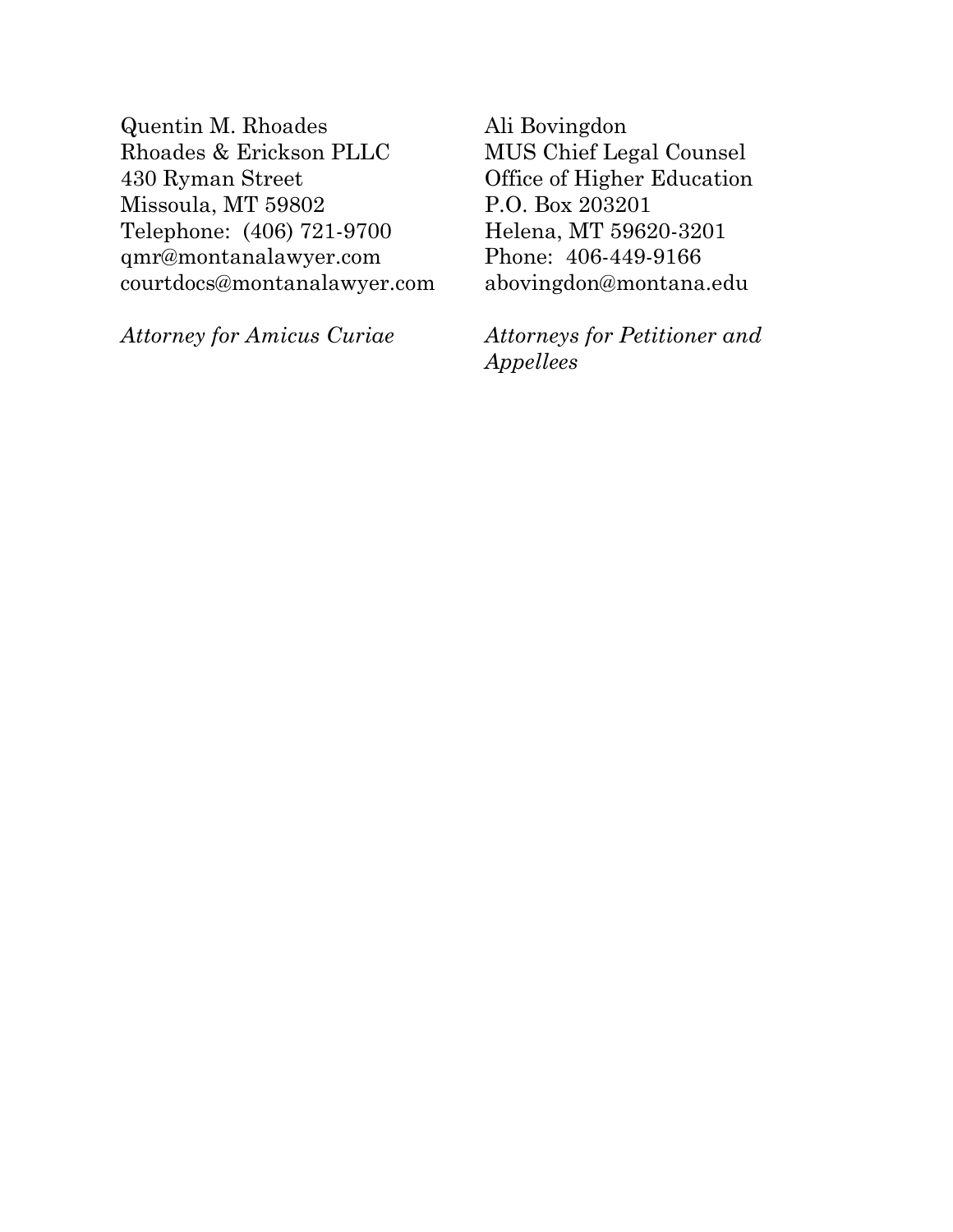# **TABLE OF CONTENTS**

| $\rm I.$<br>The district court erred by granting summary judgment to the                                              |  |
|-----------------------------------------------------------------------------------------------------------------------|--|
| A. The Constitution's text and structure reject that the<br>Board may exercise exclusive regulatory power equal to    |  |
| B. This Court's decisions also show that the Board's<br>authority is limited to academic, financial, and              |  |
| C. The Legislature has the authority to pass public health<br>and safety laws that apply on all state-owned property, |  |
| The district court's conclusion sets a dangerous precedent31                                                          |  |
| III. The district court erred by ruling on issues that—by its own<br>command—were outside the scope of this case33    |  |
|                                                                                                                       |  |
|                                                                                                                       |  |
| APPELLANT'S APPENDIX TABLE OF CONTENTS 37                                                                             |  |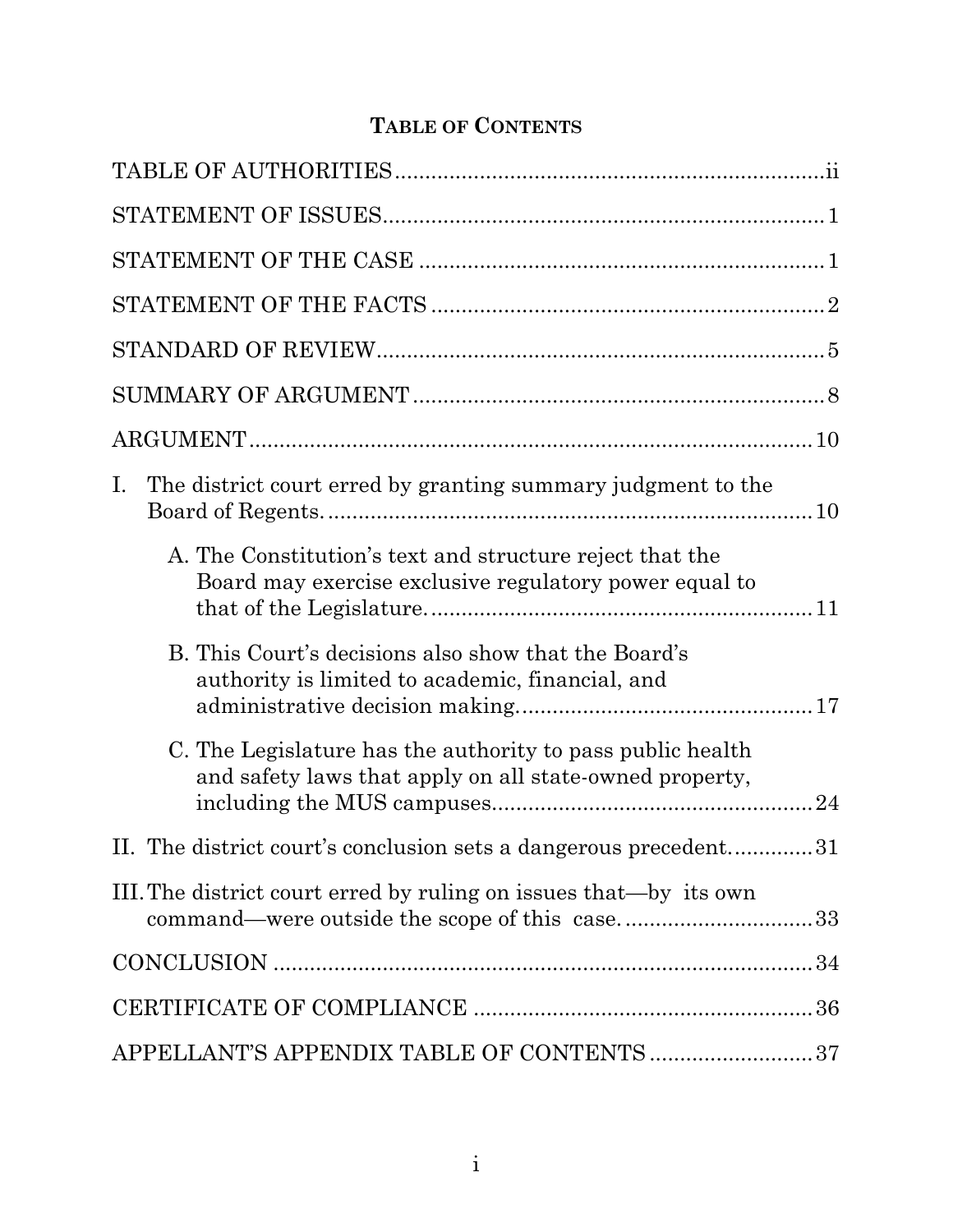# **TABLE OF AUTHORITIES**

# **Cases**

| Albert v. City of Billings,                                 |
|-------------------------------------------------------------|
| Board of Regents v. Judge,                                  |
| District of Columbia v. Heller,                             |
| Duck Inn v. Mont. State Univ.-Northern,                     |
| Kilby Butte Colony, Inc. v. State Farm Mut. Auto. Ins. Co., |
| McDonald v. City of Chicago,                                |
| Meech v. Hillhaven W.,                                      |
| Missouri River Power Co. v. Steele,                         |
| Moore v. Madigan,                                           |
| Nelson v. Billings,                                         |
| Powder River Cnty. v. State,                                |
| Sheehy v. Comm'r of Political Practices for Mont,           |
| Snetsinger v. Mont. Univ. Sys.,<br>29                       |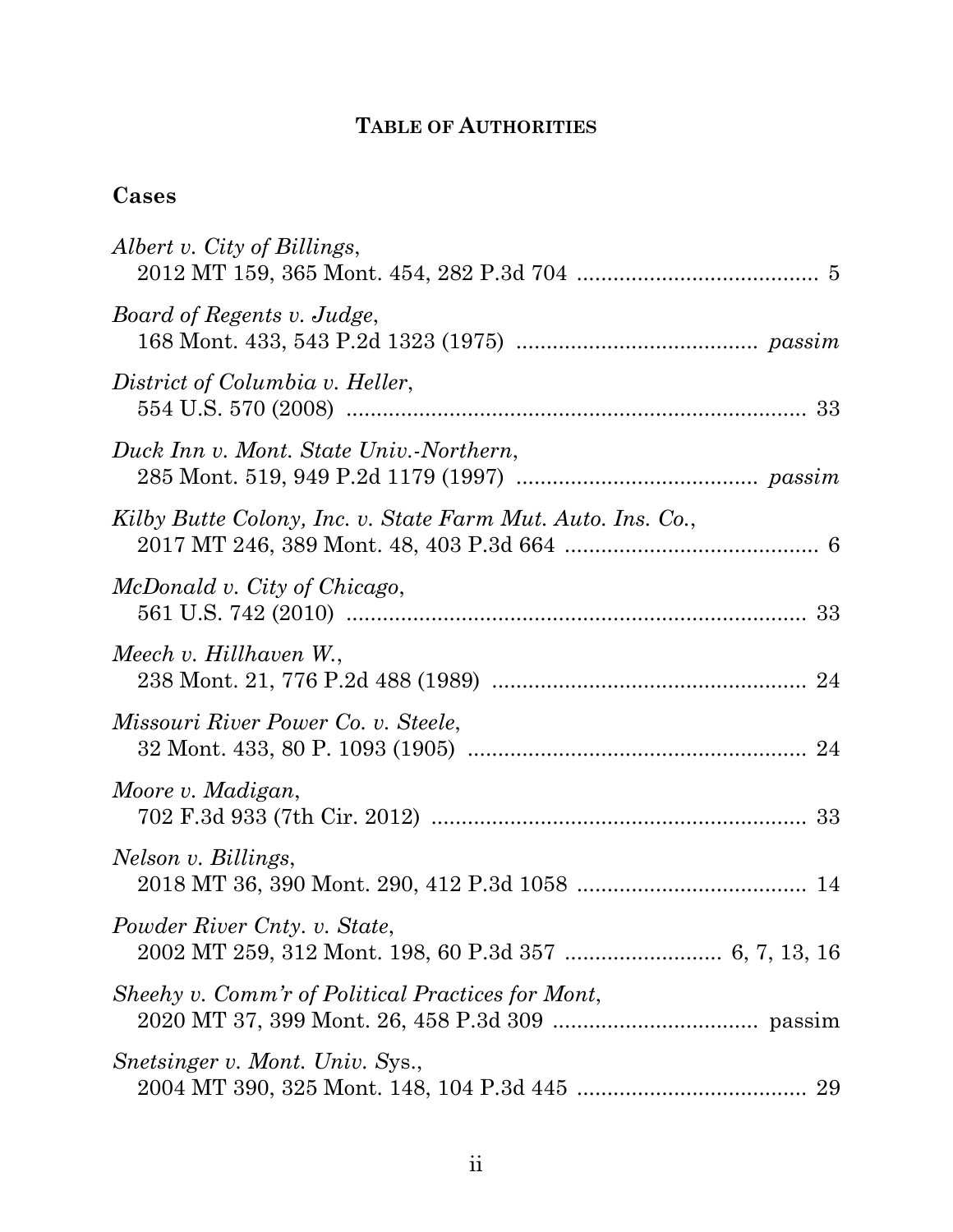| State ex. rel. Corry v. Cooney, |  |
|---------------------------------|--|
| State v. Andre,                 |  |
| State v. City of Tucson,        |  |
| State v. Cooksey,               |  |
| Stephens v. Great Falls,        |  |
| United States v. Mazurie,       |  |
| Univ. of Utah v. Shurtleff,     |  |
| Wrenn v. District of Columbia,  |  |
| Young v. Hawaii,                |  |

# **OTHER AUTHORITIES**

| Montana Code Annotated |  |
|------------------------|--|
|                        |  |
|                        |  |
|                        |  |
|                        |  |
|                        |  |
|                        |  |
|                        |  |
|                        |  |
|                        |  |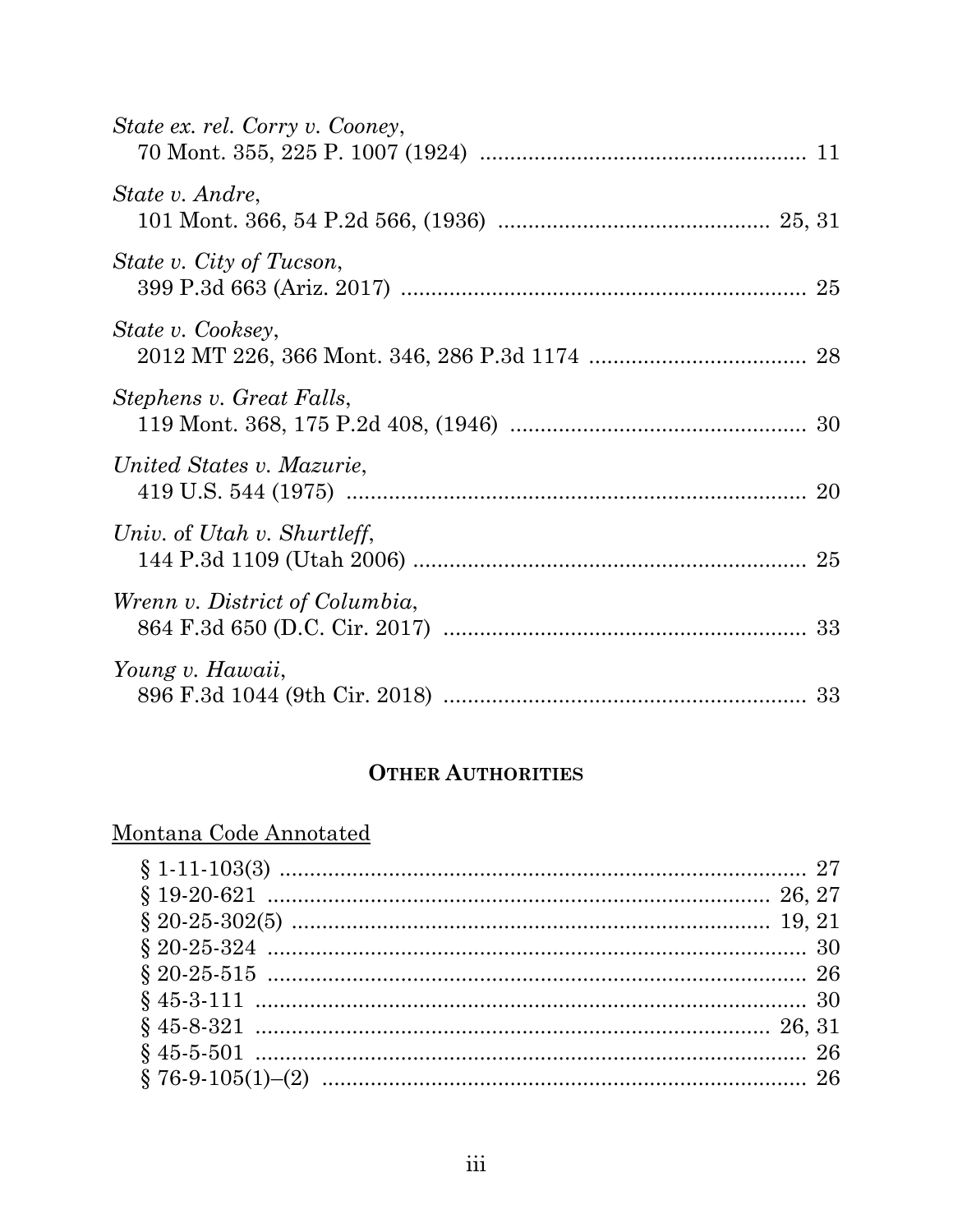# Montana Constitution

| Montana Session Laws             |    |
|----------------------------------|----|
|                                  |    |
|                                  |    |
|                                  |    |
| Montana Rules of Civil Procedure |    |
|                                  |    |
|                                  |    |
| United States Constitution       |    |
|                                  | 33 |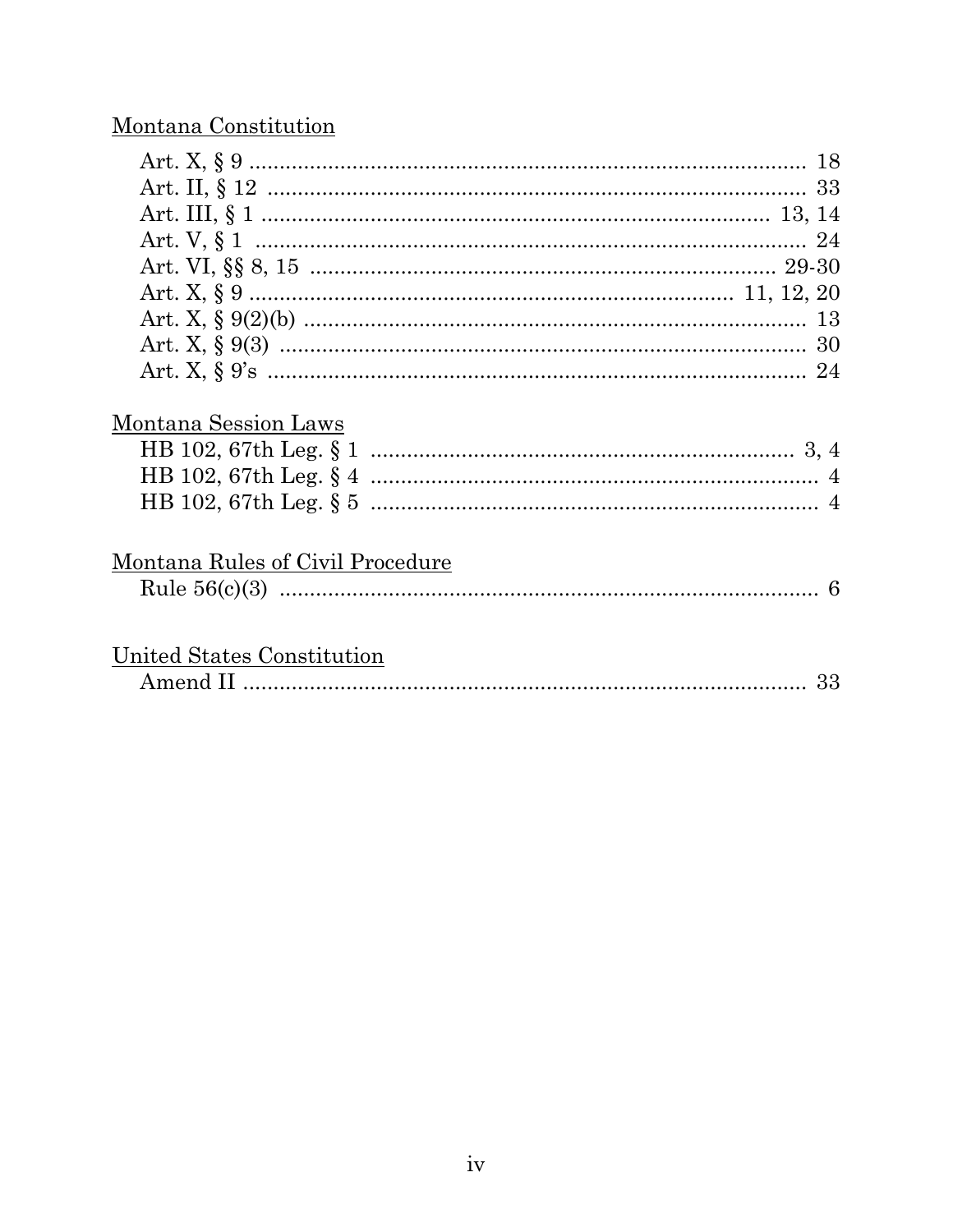#### **STATEMENT OF ISSUES**

Whether the Board of Regents, in exercising its limited authority over university academic, financial, and administrative matters under Article X, Section 9 of the Montana Constitution can act to the exclusion of the Legislature on matters—like statewide public safety laws—that are neither financial, academic, nor administrative.

#### **STATEMENT OF THE CASE**

On February 18, 2021, the Governor signed HB 102, An Act Generally Revising Gun Laws, into law. Immediately, the Office of the Commissioner of Higher Education and the University of Montana Police Department—both who report to the Board of Regents—took action to implement HB 102's directives.1 The Board was perhaps the most prominent participant in the legislative process. HB 102's final form was shaped—in large part—in response to the Board's feedback. Despite all this, and days before the law's effective date (which the Board had asked for) the Board filed suit against the State, alleging that HB 102 was

<sup>1</sup> The Office of the Commissioner of Higher Education published a draft policy for the Board of Regents to consider. *Draft Policy Recommendation*, Montana University System (last visited Feb. 3, 2022), https://www.mus.edu/board/draft-policy-recommendation.html. The University of Montana Police Department also published campus firearms rules, acknowledging the changes set forth in HB 102. *See* D.C. Doc. 10, 5 n. 2.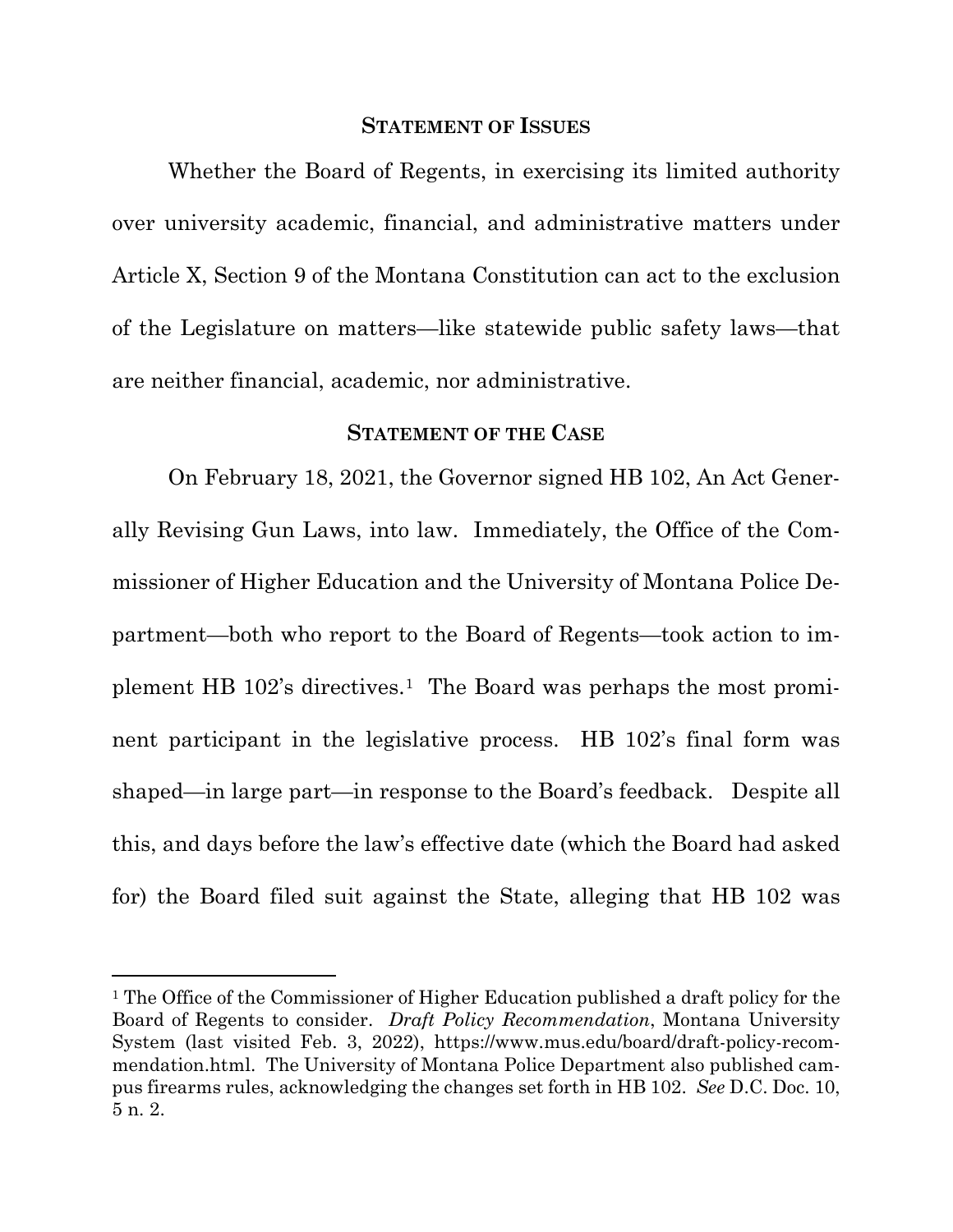unconstitutional. The Board requested and, on June 7, 2021, obtained a preliminary injunction. *See* D.C. Doc. 19, 12.

The parties both moved for summary judgment, asserting that there were no genuine issues of material facts and that each was entitled to judgment as a matter of law. The parties presented arguments to the district court on November 30, 2021. At the hearing, the district court granted the Board's motion and denied the State's motion. The district court then issued an order not only giving the Board the injunctive relief it requested but also ruling on the right to keep and bear arms. Most troubling to the State was the district court's conclusion that the Board possesses its own police power on Montana University System ("MUS") campuses, to the complete exclusion of the rest of state government. D.C. Doc. 89, 24, 28.

The State timely filed this appeal, asking this Court to reverse the district court's order and final judgment.

### **STATEMENT OF THE FACTS**

HB 102 was the culmination of extensive deliberation by Legislature. The Legislature heard significant public comment from both proponents and opponents of the bill. And the Board itself actively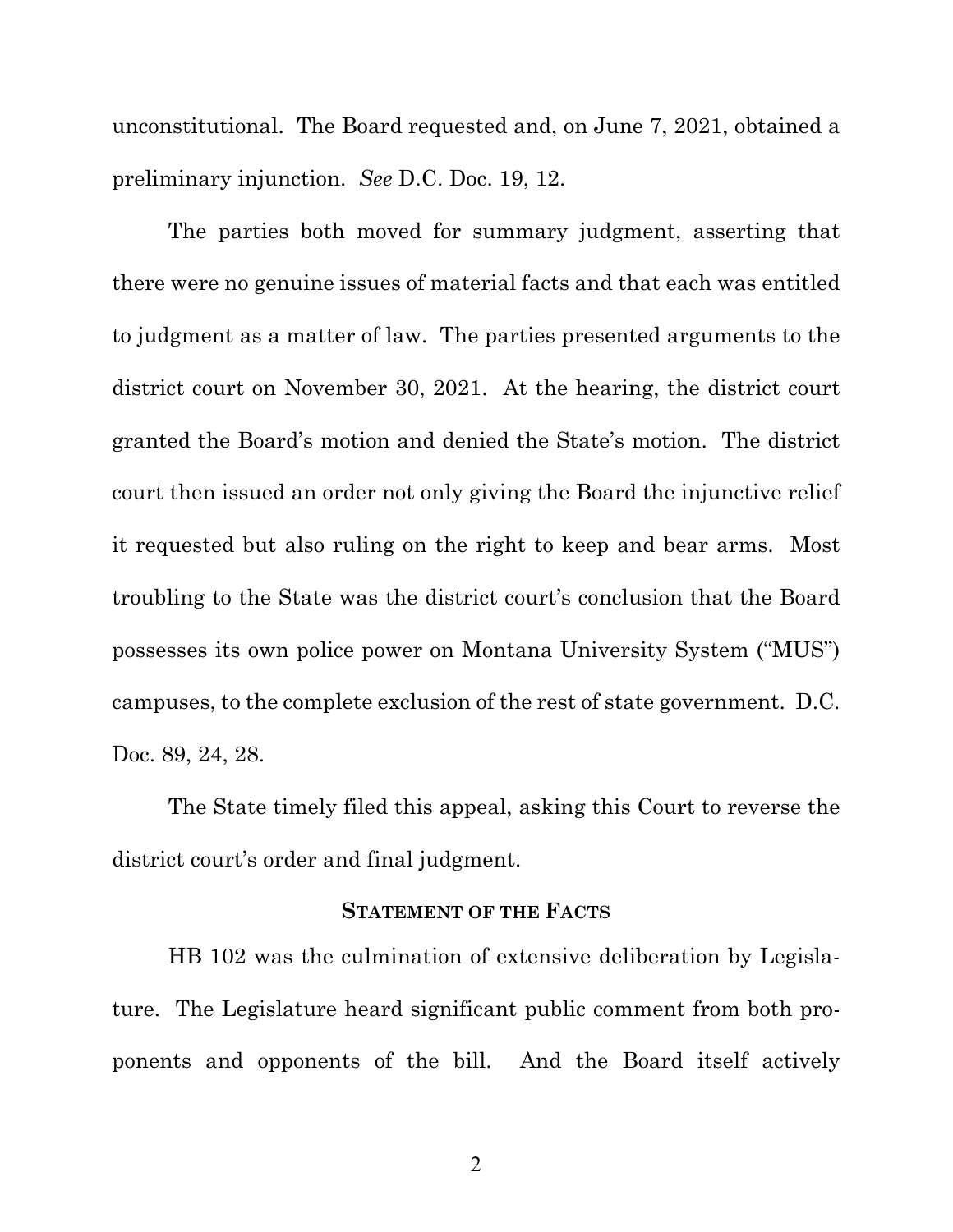participated in the legislative process. As a result of the Board's participation, the law's complexion changed significantly. For example, the Board sought to push back the effective implementation date, HB 102, § 15, restrict firearms in specific campus facilities, HB 102, § 6, and work with the Legislature to establish a fund for implementation costs, HB 2 (providing \$1 million in funding for implementation). *See* D.C. Doc. 21, Ex. 2-1.

HB 102 removes existing regulations of firearms and makes the right to "bear arms" the rule rather than the exception statewide, including on MUS campuses. Its stated purpose "is to enhance the safety of people by expanding their legal ability to provide for their own defense by reducing or eliminating government-mandated places where only criminals are armed and where citizens are prevented from exercising their fundamental right to defend themselves and others." HB 102, § 1.

Section 4 of HB 102 addresses concealed weapons and allows any person with a valid permit to carry a concealed weapon anywhere in the state except in locations expressly noted in Section 4. The MUS facilities are no longer included in this list, meaning individuals who are lawfully permitted to carry a concealed weapon may do so—with some statutory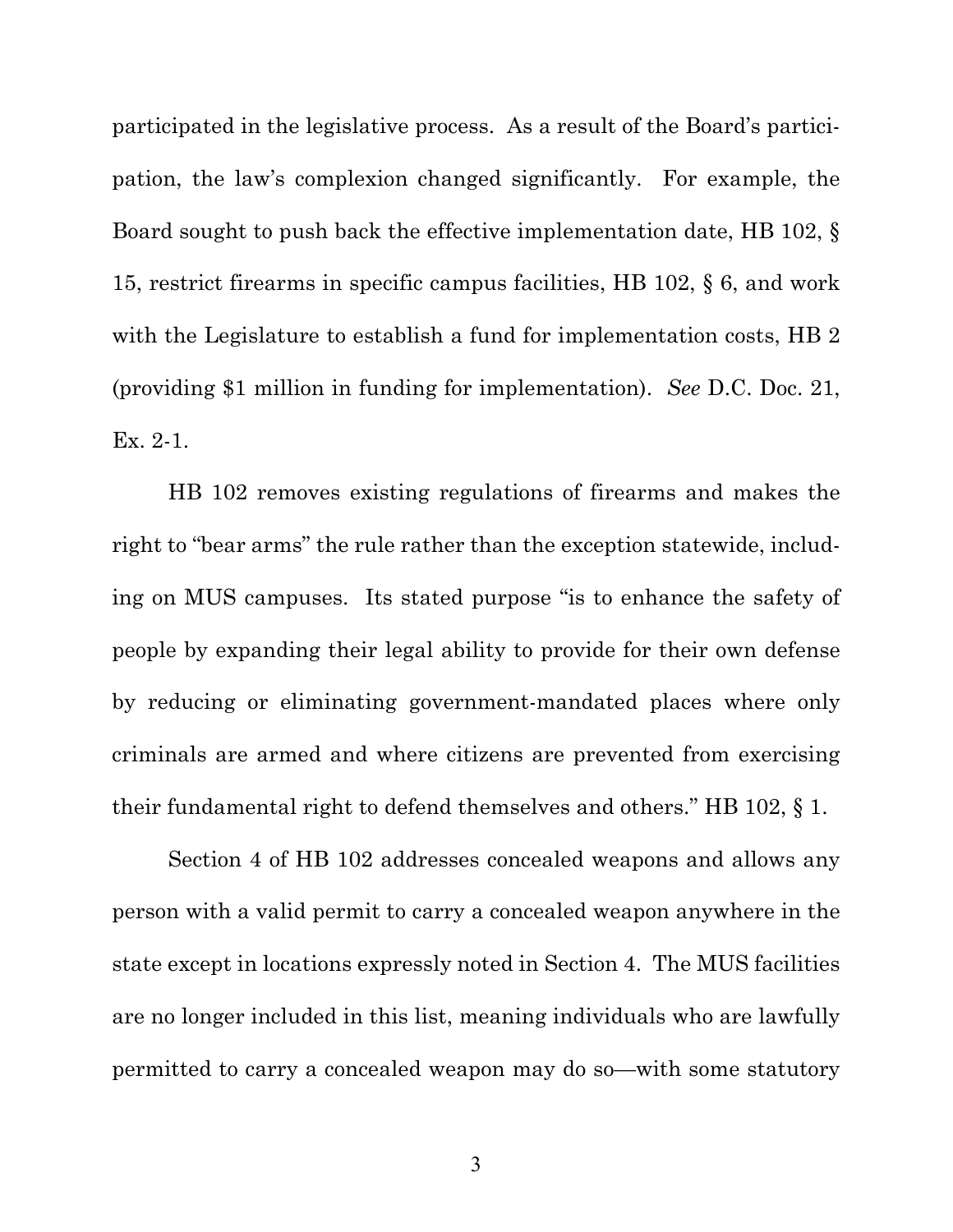exceptions—on MUS campuses. HB 102, § 4. Section 10 removes the penalties previously associated with carrying concealed weapons on the state properties listed in Section 4.

Section 5 prohibits the Board from taking any actions more restrictive than those set forth in the law—any that "diminish[] or restrict[] the rights of the people to keep or bear arms." HB 102, § 5. This, of course, relates to its stated purpose, which is to allow all individuals—regardless of where they are located in the state—to exercise their "right to defend themselves and others." HB 102, § 1.

Section 6 authorizes the Board to regulate firearms in certain facilities on campus, including places where alcohol will be consumed and large entertainment events with controlled access and armed security. This section also allows the Board to prohibit the carrying of a firearm outside a case or holster as well as the discharge of firearms except in self-defense. Again, Section 6 memorializes the Board's substantial involvement in the legislative process and the Legislature's willingness to afford the Board enhanced regulatory flexibility.

Section 8 of HB 102 addresses open carry and removes statutory language that previously authorized the Board and other postsecondary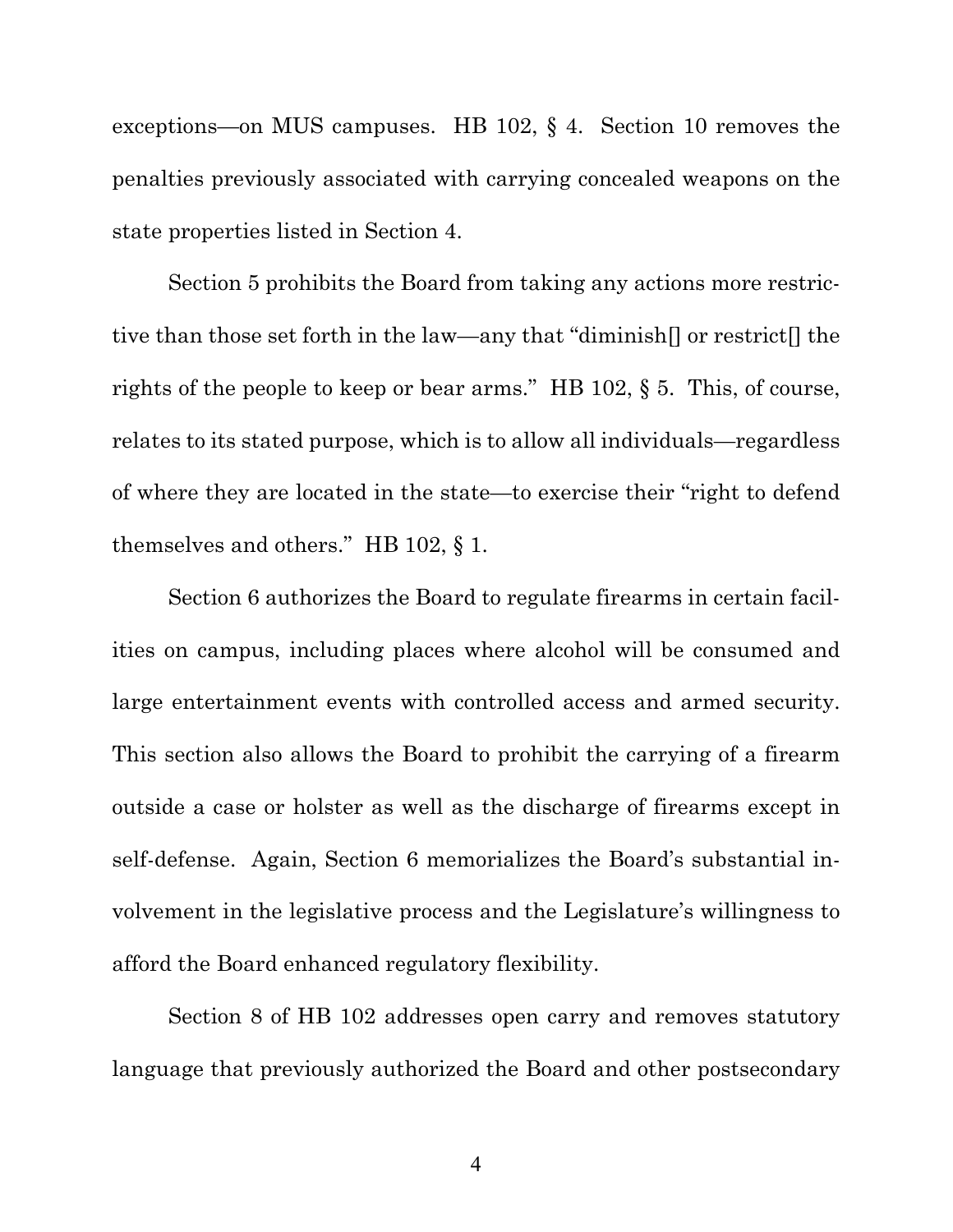institutions to regulate or prohibit it on MUS property. This section also establishes the circumstances under which an individual may use force against an aggressor.

Each section works together to achieve the bill's stated purpose, which is to promote self-defense and protect the constitutional rights of the citizens of Montana. Those who live and work on MUS campuses possess the same fundamental rights as everyone else in Montana. And HB 102 protects them just as it does individuals on other state property.

The Board's current policy ("Policy 1006") prohibits all firearms on MUS campuses except for those carried by police and security officers. *See* App. B. While the parties may disagree on the prudence of Policy 1006 and HB 102, the parties agree that—absent the district court's injunction—Policy 1006 and HB 102 cannot coexist as written. One must yield.

#### **STANDARD OF REVIEW**

This Court reviews summary judgment orders de novo. *Albert v. City of Billings*, 2012 MT 159, ¶ 15, 365 Mont. 454, 282 P.3d 704. Summary judgment is only proper where "no genuine issue as to any material fact" exists and the movant is entitled to judgment as a matter of law."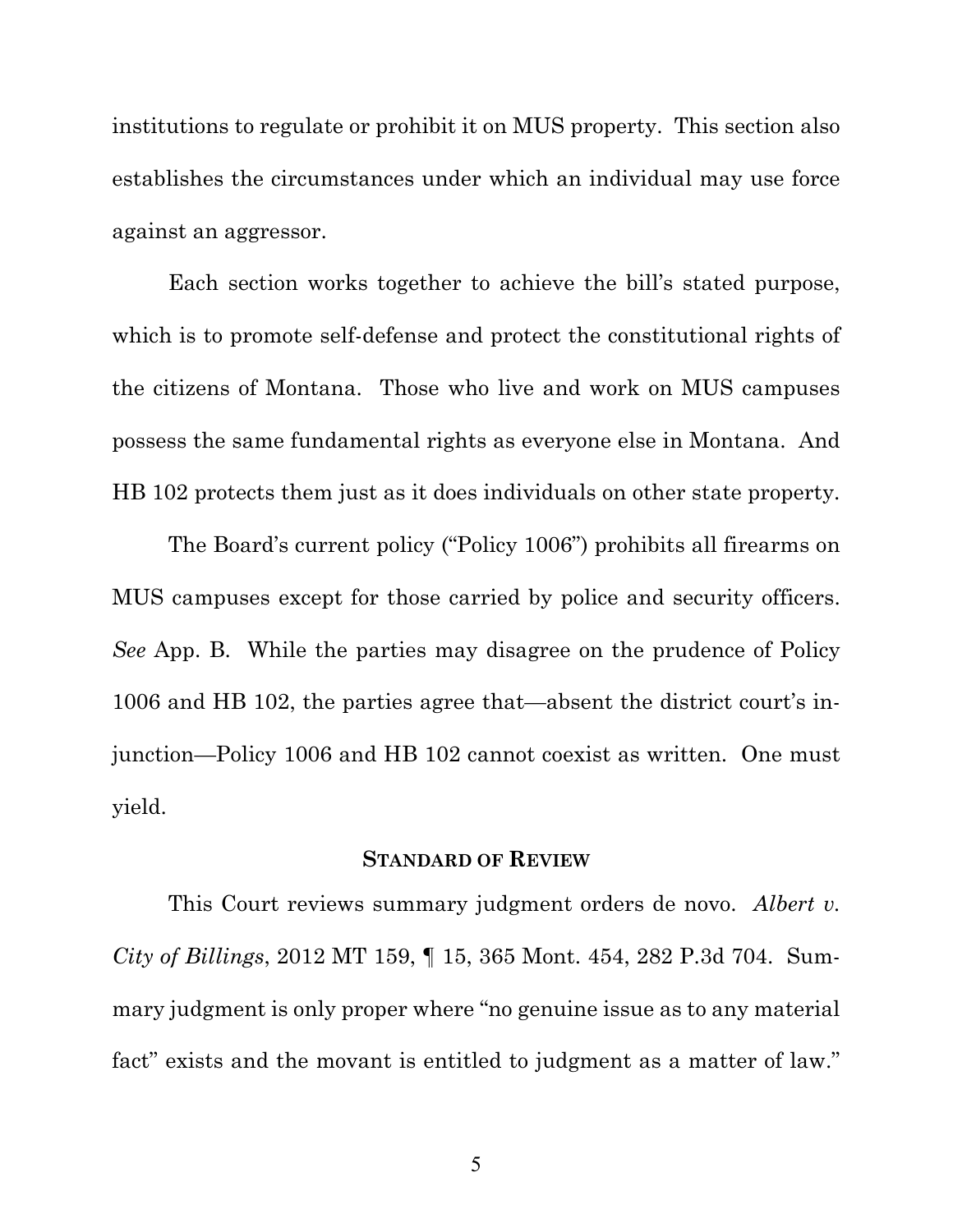Mont. R. Civ. P. 56(c)(3). "When there are cross-motions for summary judgment, a district court must evaluate each party's motion on its own merits." *Kilby Butte Colony, Inc. v. State Farm Mut. Auto. Ins. Co.*, 2017 MT 246, ¶ 7, 389 Mont. 48, 403 P.3d 664. Because the district court "is not called to resolve factual disputes," this Court reviews the "conclusions of law to determine whether they are correct." *Id.* 2

The Board's burden at summary judgment requires it to push a much larger rock up a much larger hill. Where a party challenges a duly enacted law, courts must also apply the presumption of constitutionality. *Powder River Cnty. v. State*, 2002 MT 259, ¶ 73, 312 Mont. 198, 60 P.3d 357. "The constitutionality of a legislative enactment is prima facie presumed," and "[e]very possible presumption must be indulged in favor of the constitutionality of a legislative act." *Id.* ¶¶ 73–74. This means that the Board has to overcome the presumption of constitutionality afforded

<sup>2</sup> The State disputed the Board's allegations of harm resulting from the implementation of HB 102. *See* D.C. Doc. 10, 13–14; D.C. Doc. 64, 4–6. At the hearing on the cross motions for summary judgment, the State sought to make the point that by filing the cross motions, both parties implicitly agreed that resolution of this case does not depend on resolution of this factual dispute. The district court, however, abruptly interjected and refused to allow the State to make this argument. *See* App. A, 17–18. So the State notes here that the Board's allegations about potential harm to individuals on MUS campuses are not part of this appeal and cannot be considered by this Court.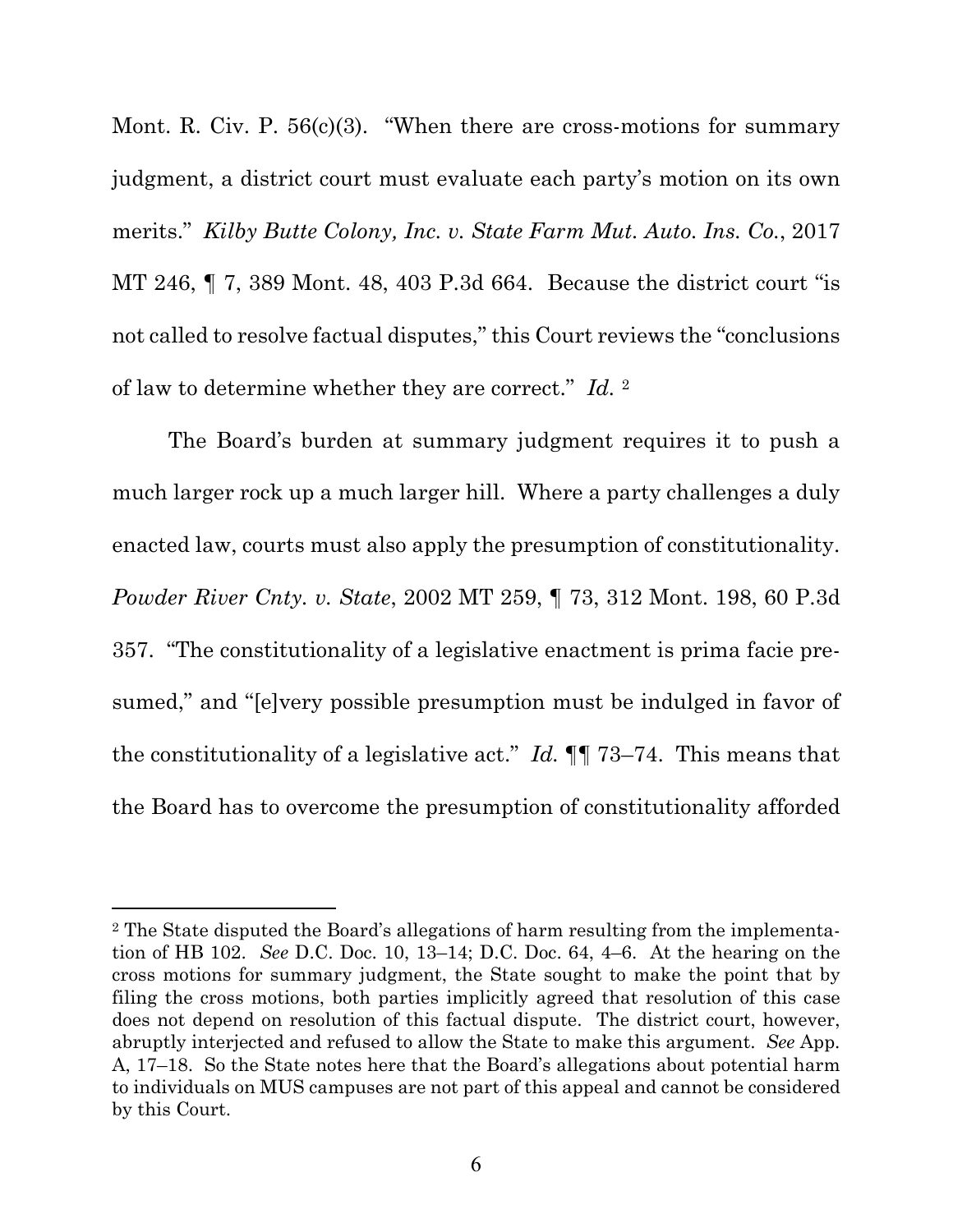to HB 102 and show that Article X, Section 9 restricts the Legislature's authority to pass statewide public safety laws *beyond a reasonable doubt*. *Id.* ¶ 74.

As the State will explain below, the State has the authority to regulate firearms on state property—including MUS campuses. But even assuming *arguendo* that this authority is unclear, the best the Board can do is suggest that—in the absence contrary state law—it could enact policies of its own related to firearms on campus. That, respectfully, doesn't matter. The question instead is whether, in an area of quintessential public safety policymaking—firearm regulation—the Board has *exclusive* constitutional power to regulate firearms on MUS campuses. As discussed below, that notion finds no support in the constitutional structure and text, the Constitutional Convention evidence, or the interpretative caselaw. And if the Board can only show that the powers of the Legislature and the Board generally overlap when it comes to campus firearm regulation, then the presumption of constitutionality controls the outcome: HB 102 prevails. *Powder River Cnty.*, ¶ 73–74 ("[I]f any doubt exists, it must be resolved in favor of the statute.").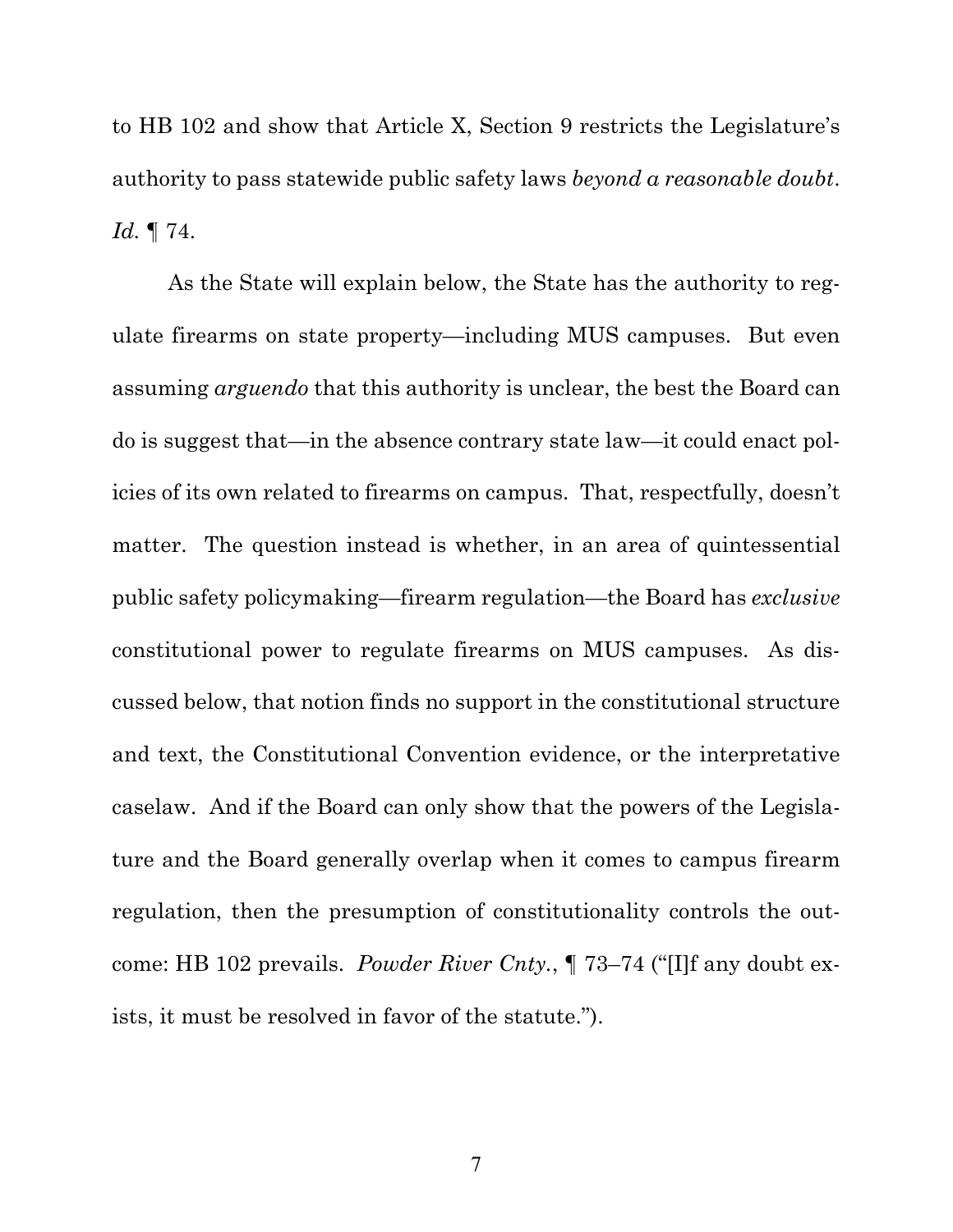The district court's failure to faithfully apply these standards led to a bollixed legal result that effectively rearranged Montana's constitutional system. But the standards exist precisely to uphold our institutions—not to denigrate them. This Court should reverse.

### **SUMMARY OF ARGUMENT**

HB 102 is a quintessential exercise of the State's police power to make laws for the public welfare, health, and safety. It is the law of Montana, and it governs the Board, like any other executive branch entity. The Board claims HB 102 infringes on its authority to manage, control, supervise, and coordinate the MUS under Article X, Section 9. Its argument, however, depends principally on absolutist readings of constitutional provisions and caselaw passages plucked from their respective contexts. But that's not how Montana courts interpret constitutional text.

The district court nevertheless accepted the Board's invitation to read Article X, Section 9 in isolation and concluded that the Board possesses the authority—the *exclusive* authority—to regulate firearms on MUS campuses. The district court's ruling effectively transforms the Board into a fourth branch of Montana government—a branch possessed of both legislative and executive powers. But it gets worse. According to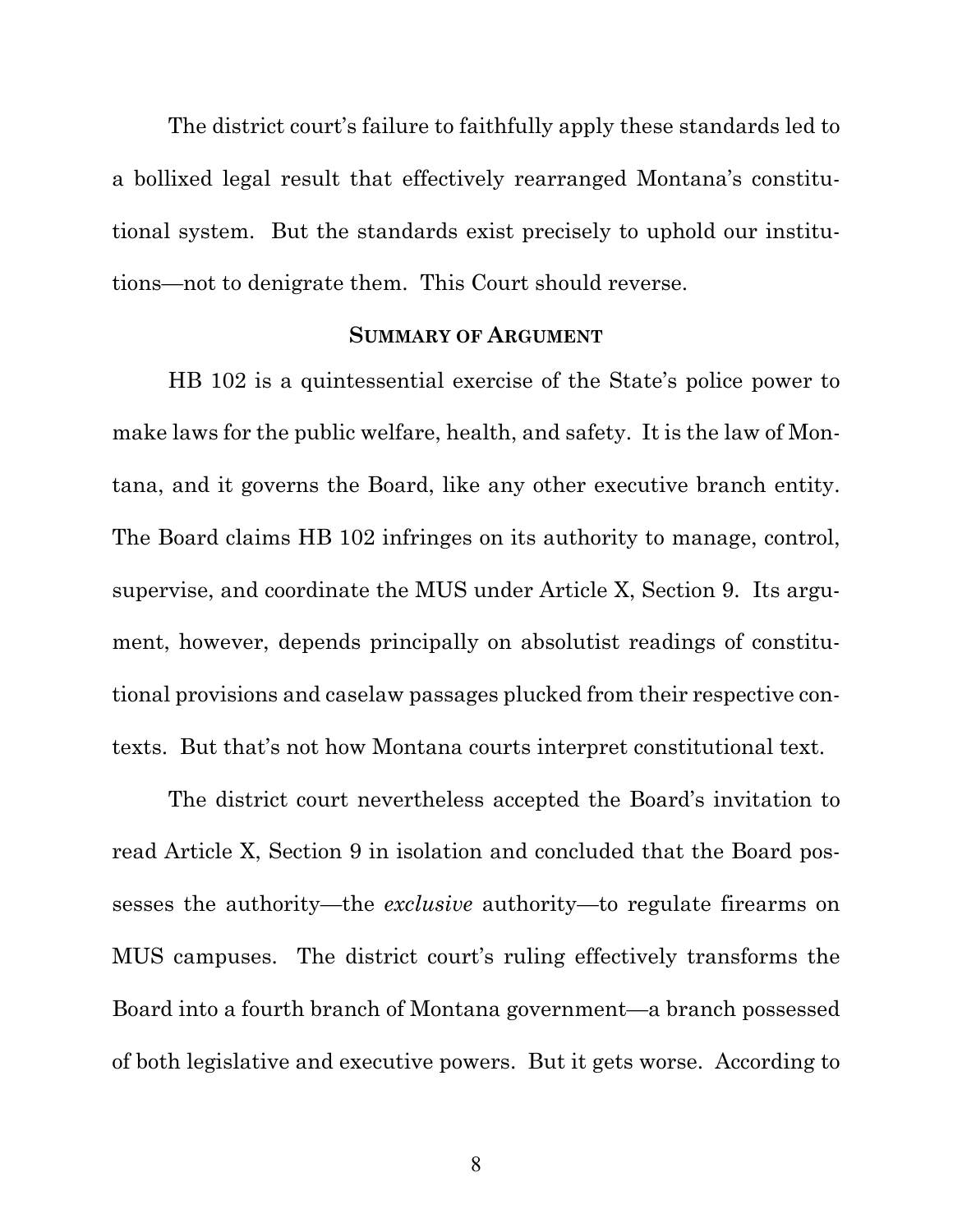the district court, this new, fourth branch need submit to public policy of the State only to the extent the Board agrees with those policy judgments. For *any* law that affects any MUS interest, the district court has ruled that the Board has unlimited veto authority.

That's obviously incorrect. Whatever the Board's powers are, they aren't equivalent to the State's police power. Under the 1972 Constitution, the Legislature has consistently regulated a multitude of issues that affect the MUS. And no one seriously contests that the Legislature has the power and duty to enact statewide health and safety laws. Both the Constitution's text and history support this conclusion.

And so do this Court's decisions. On only three occasions has this Court addressed the scope of the Board's constitutional authority. *See Sheehy v. Comm'r of Political Practices for Mont*, 2020 MT 37, ¶ 29, 399 Mont. 26, 458 P.3d 309; *Duck Inn v. Mont. State Univ.-Northern*, 285 Mont. 519, 523, 949 P.2d 1179, 1182 (1997); *Board of Regents v. Judge*, 168 Mont. 433, 449, 543 P.2d 1323, 1332 (1975). Each case makes clear that the Board's Article X, Section 9 authority over the MUS is limited to academic, financial, and administrative matters and remains subject to the police power of the State. Only one of these three cases—*Judge*—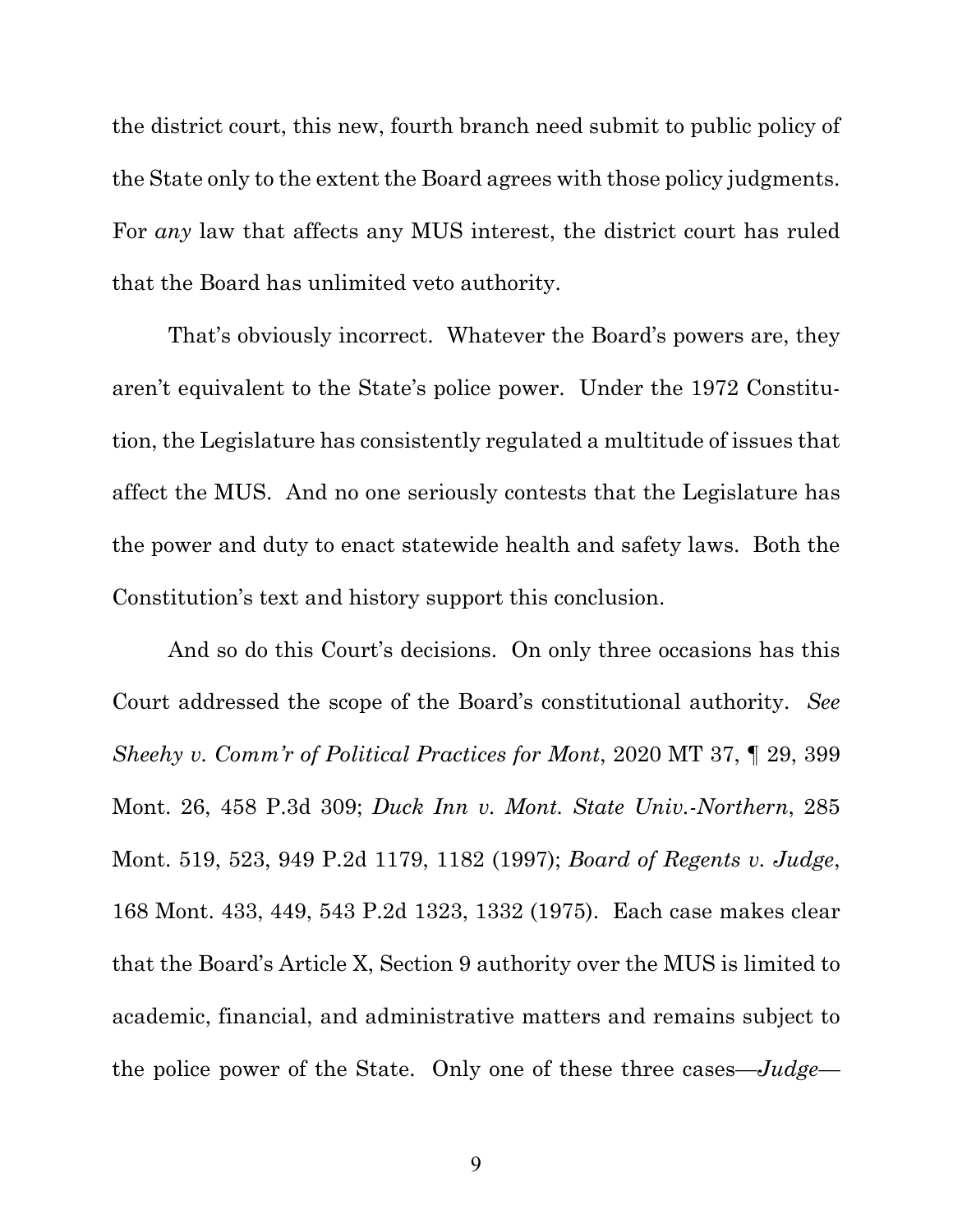arises from a dispute pitting the Legislature's constitutional powers against the Board's. And *Judge* reaffirms the same: the Board has robust—in some cases exclusive—constitutional authority over the limited subject matter within its domain. But that is not a free-wheeling power to exempt the MUS from a generally applicable state law the Board thinks disagreeable.

The district court's conclusion defies law and logic. And it breezily reshuffles the constitutional deck, declaring the Board completely free from any law it doesn't like. It granted the Board its own, full police power, something no other branch of government—let alone a constitutional sub-entity—possesses. This Court must reverse.

#### **ARGUMENT**

## **I. The district court erred by granting summary judgment to the Board of Regents.**

State law applies on MUS campuses. The question in this case is whether the Board of Regents possesses independent, constitutional authority giving it the exclusive power to regulate firearms on MUS campuses. The text, structure, and history of the Constitution say no. This Court's precedent confirms this. And all this is further bolstered by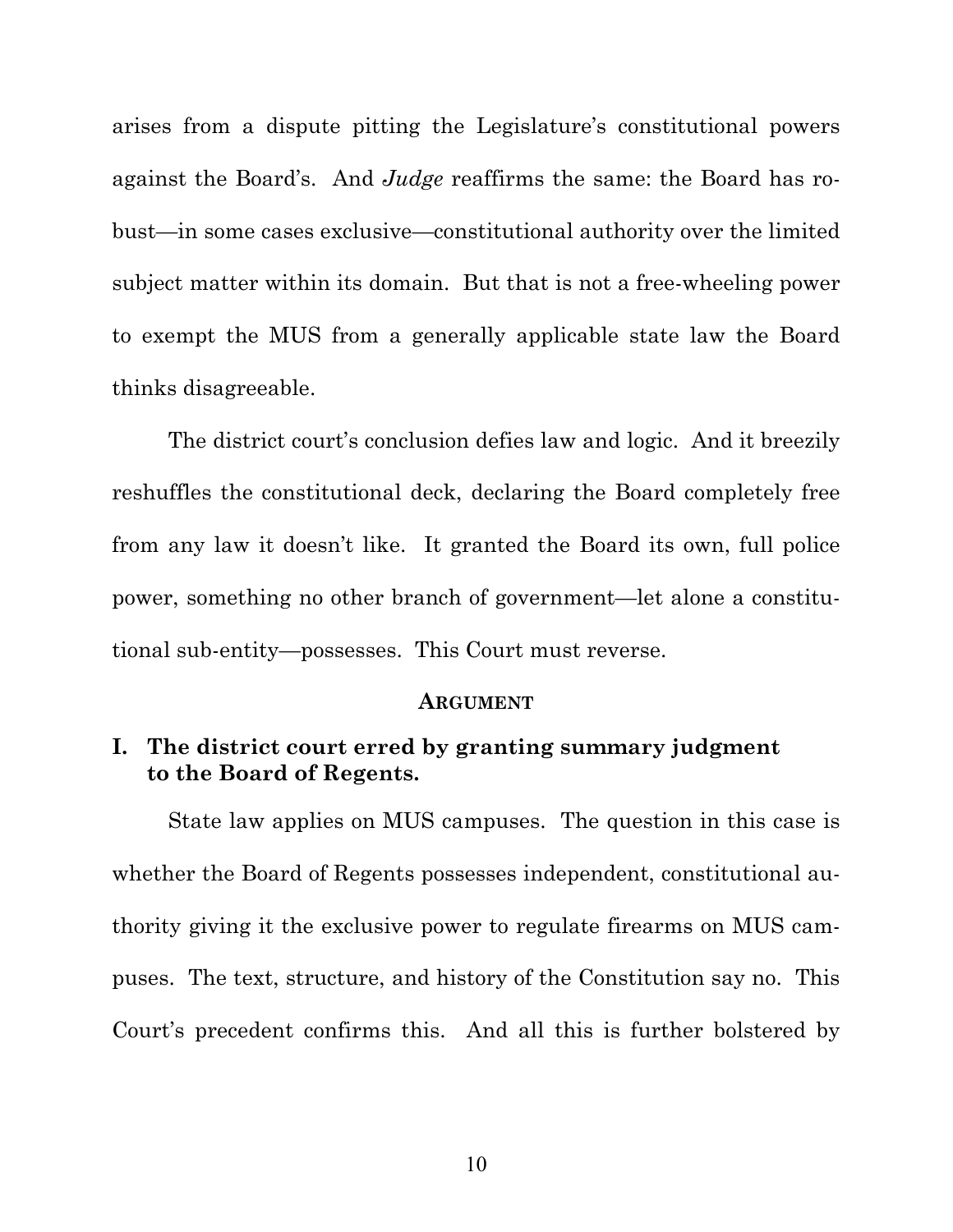decades of experience in which the Legislature has regulated the MUS directly.

## **A. The Constitution's text and structure reject that the Board may exercise exclusive regulatory power equal to that of the Legislature.**

HB 102 is a statewide health and safety law, rooted in the Legislature's police power, and it applies equally on all state-owned property even MUS property. The Montana Constitution states that "[t]he government and control of the Montana university system is vested in a board of regents of higher education which shall have full power, responsibility, and authority to supervise, coordinate, manage and control the Montana university system." MONT. CONST. art. X, § 9. The Board rests its argument on the use of the phrase "full power." App. A, 5. But this phrase cannot be read in isolation. This Court must give effect to the whole text. *State ex. rel. Corry v. Cooney*, 70 Mont. 355, 374–75, 225 P. 1007, 1014–15 (1924); *see also Judge*, 168 Mont. at 443, 543 P.2d at 1329.

The phrase "full power" refers, of course, to the power "to supervise, coordinate, manage and control the Montana university system." MONT. CONST. art. X, § 9. It is not "full power" that, for instance, would be vested in a separate sovereign. Article X, Section 9 didn't create a separate,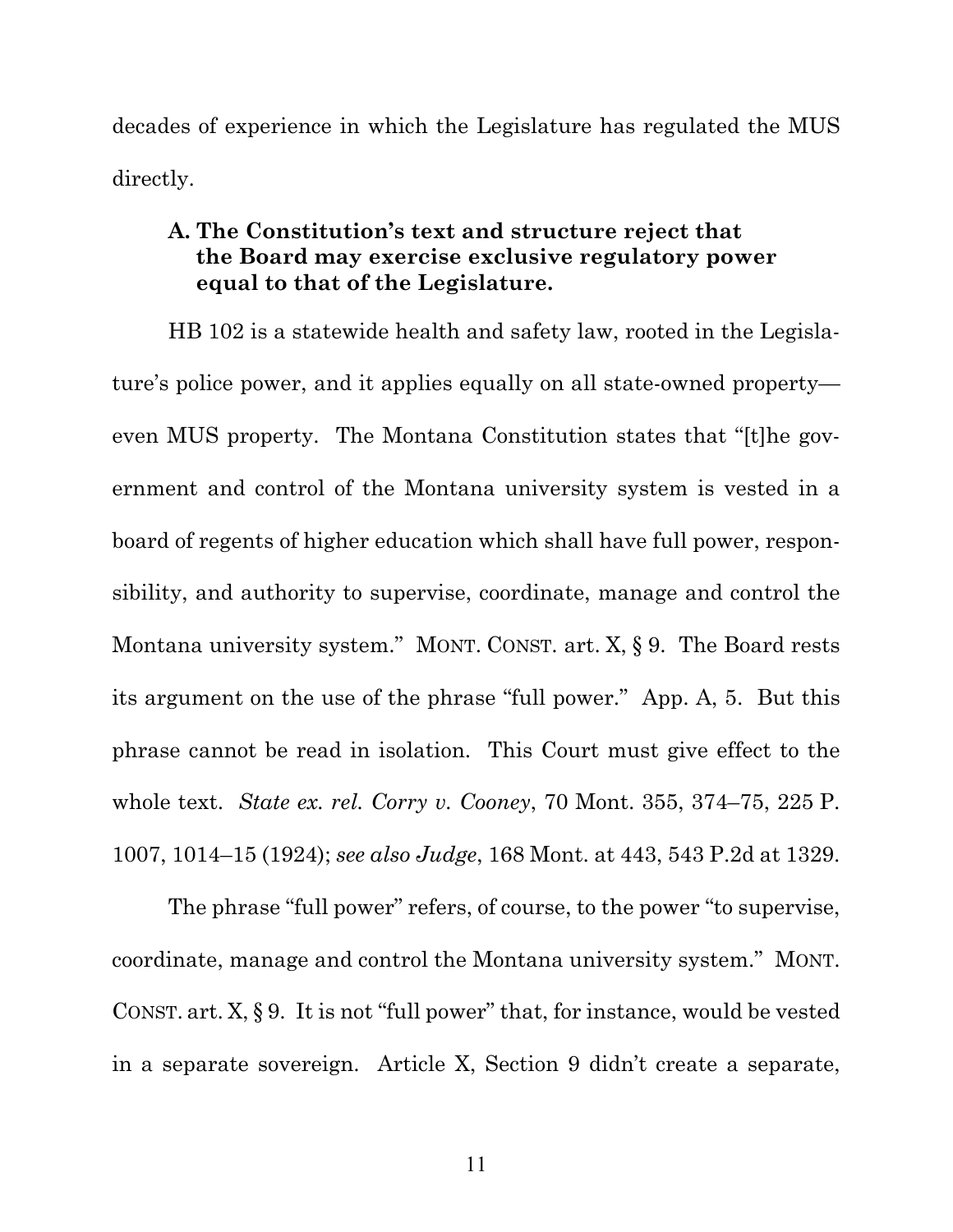sovereign government—or even a separate branch of government. *Sheehy*, ¶ 11 n.1 ("The Board of Regents and its members, as well as the entire MUS, is an independent board within the executive branch."). The Board is a subsidiary of the Executive Branch, tasked with specific duties, and this Court has consistently interpreted those powers to encompass the academic, administrative, and financial management of the MUS. *See Judge*, 168 Mont. at 443–44, 543 P.2d at 1329–30; *Duck Inn*, 285 Mont. at 524–25, 949 P.2d at 1182–83; *see also supra* Section I.B.

To interpret "full power" in a vacuum elevates the Board to a fourth branch of government, that exercises both exclusive executive and legislative authority over the MUS. *But see* MONT. CONST. art. X, § 9(2)(b) (requiring appointment of members by the Governor). The Constitution, however, clearly prohibits a branch of government from exercising the power belonging to another branch. *See* MONT. CONST. art. III, § 1 ("No person or persons charged with the exercise of power properly belonging to one branch shall exercise any power properly belonging to either of the others, except as in this constitution expressly directed or permitted."). It follows, then, that it also prohibits *a sub-entity within* the executive branch from exercising the power belonging to another branch. *Id.* The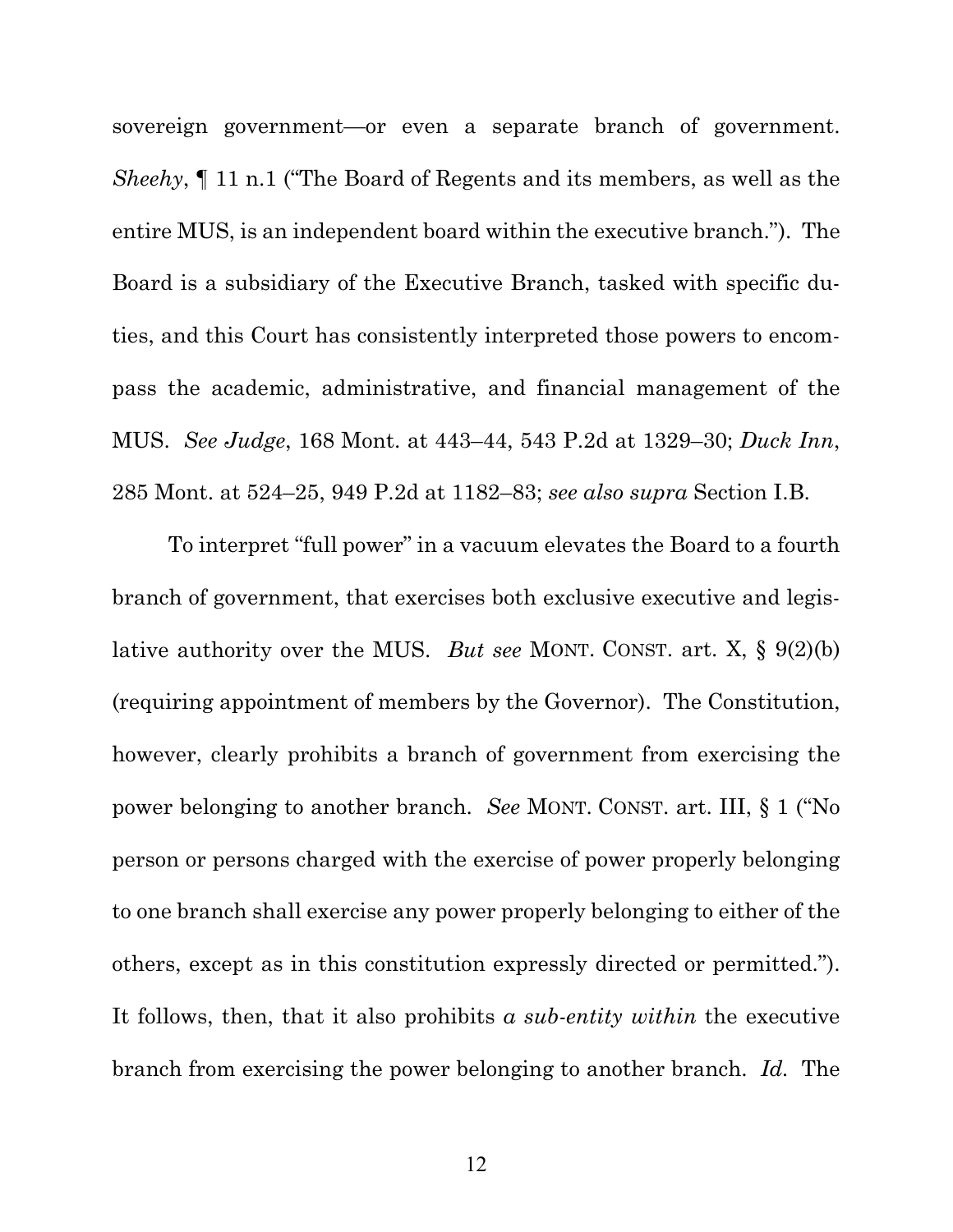structure of the Constitution, therefore, forecloses the Board's non-contextual reading of "full power."

But that's just what the district court did. At oral argument, the district court pressed the State to "[s]how me in Article X, Section 9, where the Legislature has any authority." App. A, 20. But this was the wrong question for numerous reasons. First, the Legislature need not be mentioned in Article X, Section 9 to have power over the MUS. That's not how constitutions are written or interpreted.

Second, the district court's question and myopic constitutional reading flips the burden to the State to show that the Legislature, in fact, has the power to regulate on MUS campuses. But this is the Board's burden. *It* must show that the law is unconstitutional beyond a reasonable doubt. *Powder River Cnty*, ¶ 74. This means showing beyond a reasonable doubt that the Board can regulate firearms to the exclusion of the Legislature and the chief executive, acting in concert to create state law. *See id*; *see also* MONT. CONST. art. III, § 1*.* This Court has previously read Article X, Section 9, and Article V in harmony, and it must do so again here. *See Duck Inn*, 285 Mont. at 524–25, 949 P.2d at 1182–83; *Judge*, 168 Mont. at 443–44, 543 P.2d at 1329–30; *see also supra* Section I.B. "Full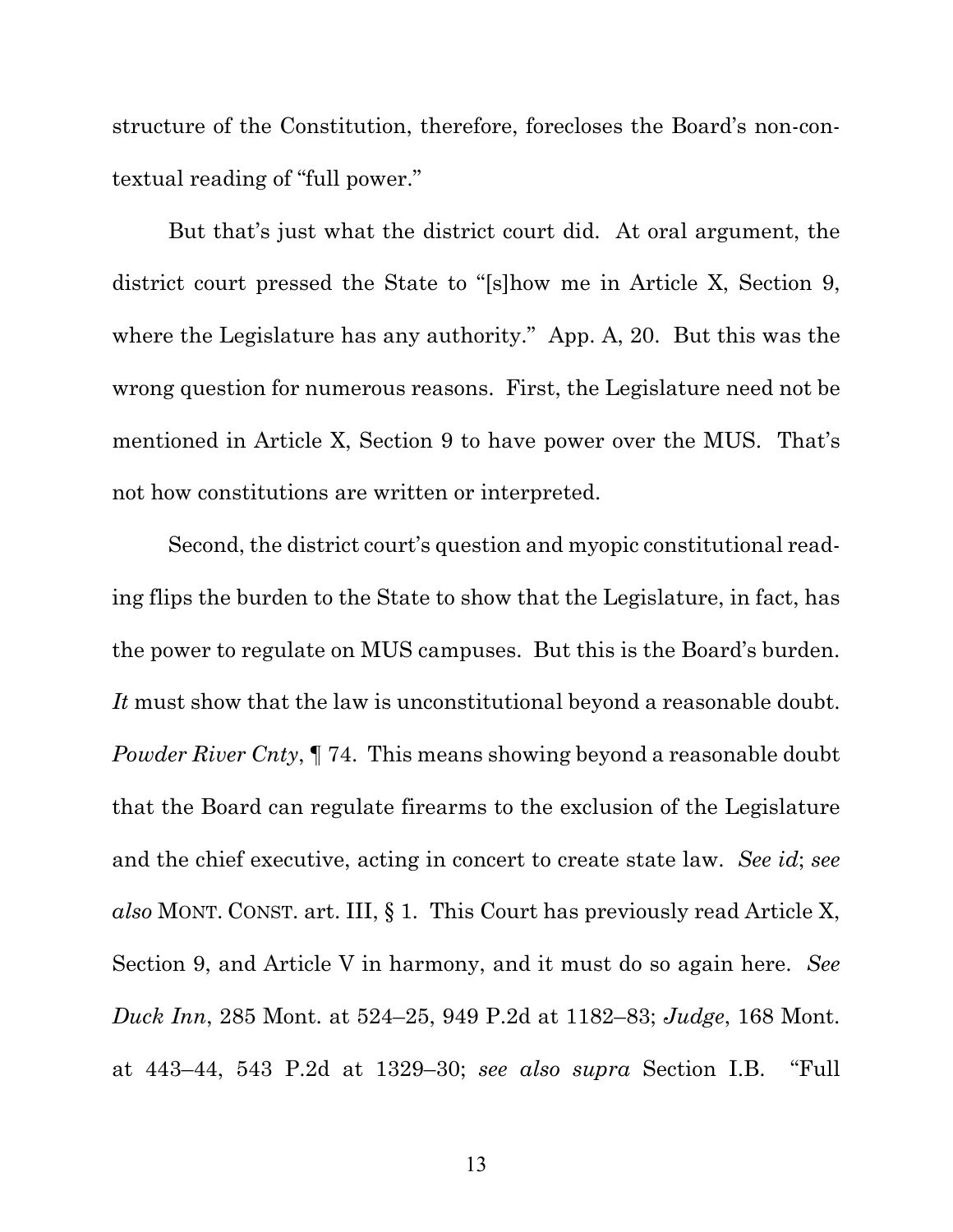power"—which this court held meant academic, administrative, and financial managerial power—is not an express limitation on the legislative power to enact statewide public safety laws. *Judge*, 168 Mont. at 449, 452–53, 543 P.2d at 1332, 1334.

The debates at the Constitutional Convention also support the conclusion that the Board's power is subject to the Legislature's police power on matters like firearm regulation. *See Nelson v. Billings*, 2018 MT 36, ¶ 14, 390 Mont. 290, 412 P.3d 1058 (requiring the Court to consider the "historical and surrounding circumstances under which the Framers drafted the Constitution, the nature of the subject matter they faced, and the objective they sought to achieve"). The district court failed to contend with the extensive discussions in the convention transcript about the Board's authority. D.C. Doc. 89, 19; *see also* D.C. Doc. 64, 18–19; D.C. Doc. 84, 6–8. The framers clearly intended to give the Board authority over the MUS's "academic, financial, and administrative affairs." App. D, 8. They sought to give the Board power over hiring, acquiring classroom equipment, and entering into certain contracts—all decisions attendant to the unique character of the university. App. D, 25–26.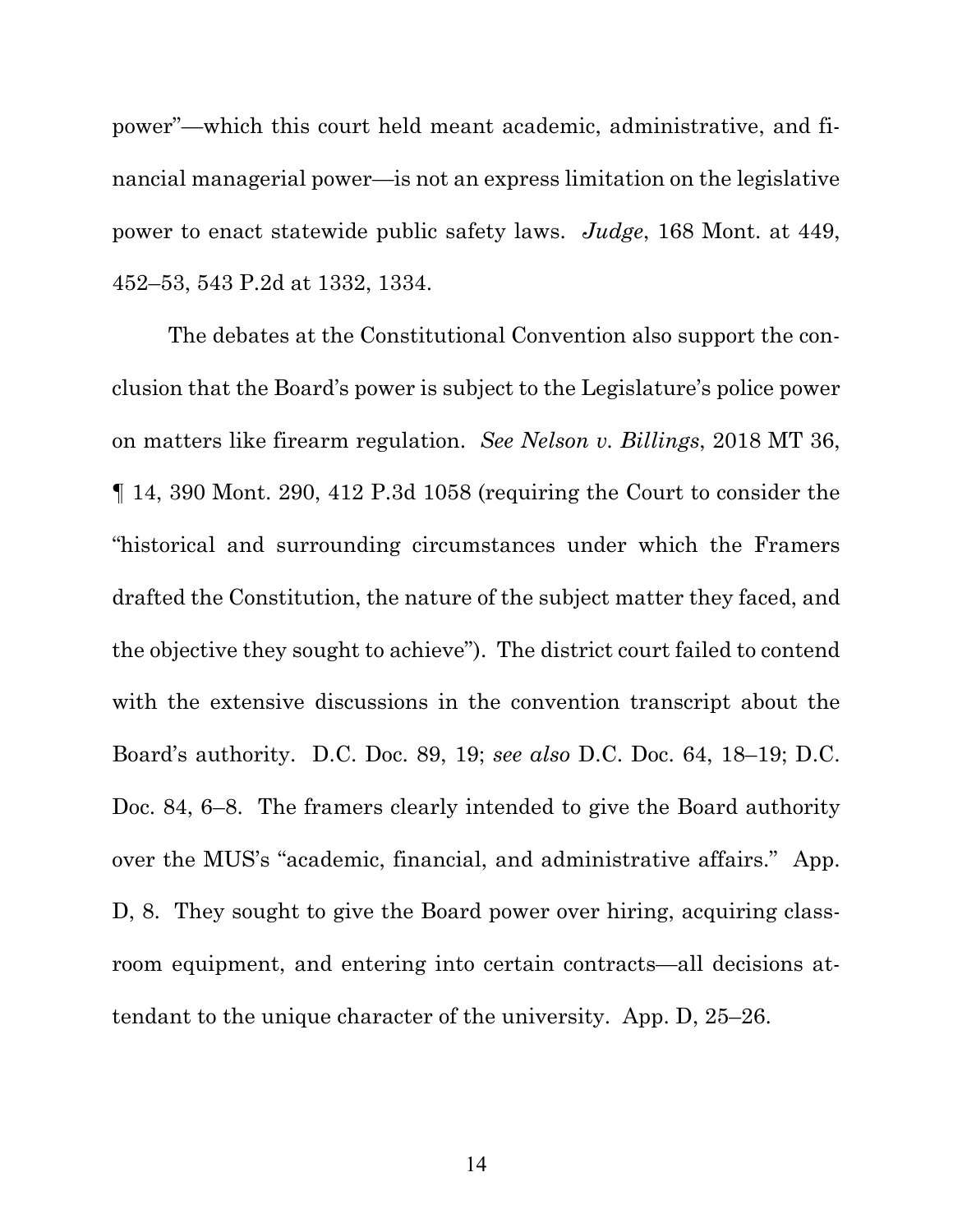The framers noted that these day-to-day decisions did not warrant interference from "state budget officers, state auditors, comptrollers, purchasing departments, personnel offices, [and] central building agencies." App. C, 10. Absent Board authority to manage academic, financial, and administrative matters, state government's bureaucratic controls made it difficult to advance the educational missions of the universities. For example, prior to the Convention, the music department in Missoula could not purchase the pianos of its choosing, the university could not utilize its own accounting system, department chairs were wasting hours of professional time requisitioning typewriters and paperclips, and the library was inaccessible because of disruptions in the contracts for book binding. App. C, 14–15, 19, 34–35. The MUS needed a way to operate free from this bureaucratic rattrap, and the framers concluded that Article X, Section 9 would grant the Board this freedom. *See generally* D.C. Doc. 66 (discussing the Constitutional Convention debates about the Board's authority).

And while the framers also sought to insulate the Board from political pressure, the political pressures they sought to avoid were not general statewide health and safety laws. In one instance, the Legislature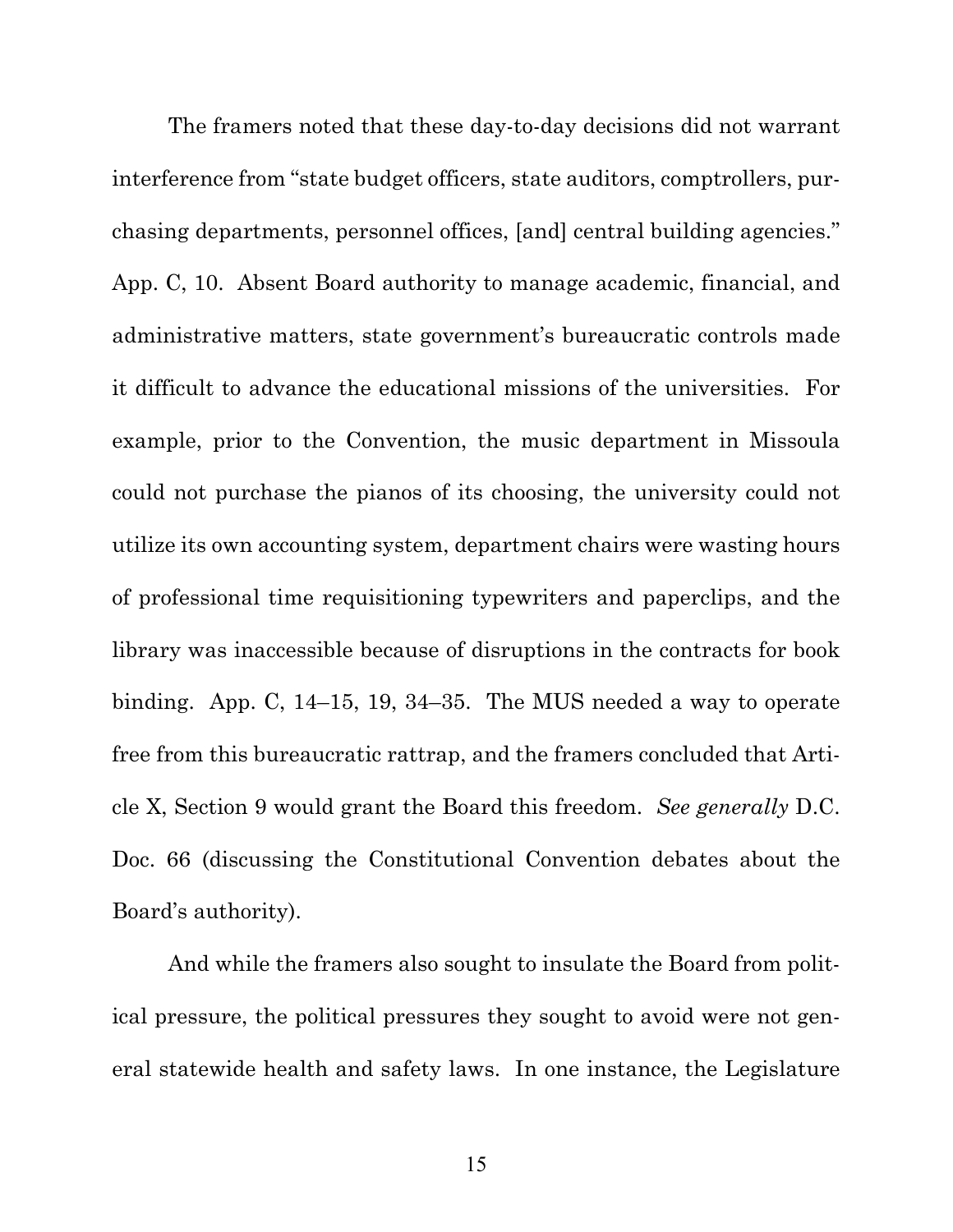attempted to cut the salary of a single professor who made a controversial speech. *See* App. C, 16. The framers wanted to protect MUS campuses from this type of targeted interference. Yet the framers explicitly rejected making the Board a fourth branch of government. *See* App. D, 22– 30. The framers, therefore, understood that the Board could still be subject to the other branches of government while maintaining a measure of independence. The framers understood that the Board would remain subject to state laws, even when those affect university campuses. *See Judge*, 168 Mont. at 449, 543 P.2d at 1332.

Both the constitutional text and the Convention history establish that the Board's authority is limited to academic, administrative, and financial matters. In comparison, the State (via the Legislature and Governor) exercises the police power, limited only by clear constitutional restraints. *See Powder River Cnty.*, ¶ 74. HB 102 is a public safety law situated within the broad police power. The framers never intended the Board to have plenary authority over this type of regulation, to the extent it impacted university life. It doesn't regulate in the areas the Montana Constitution affords to the Board's exclusive discretion, so HB 102 must prevail—even on MUS campuses.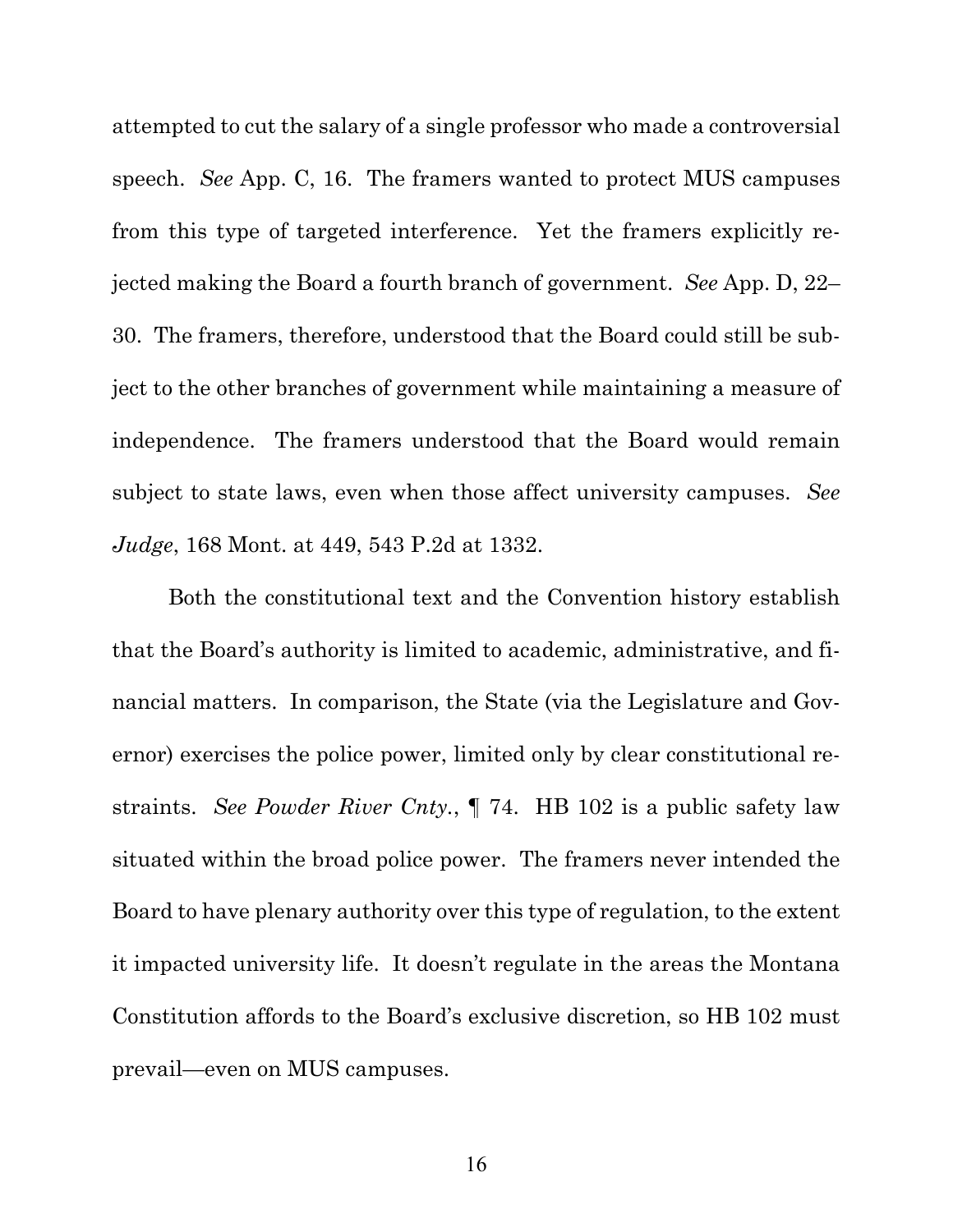## **B. This Court's decisions also show that the Board's authority is limited to academic, financial, and administrative decision making.**

As mentioned above, this Court has addressed the scope of the Board's authority on only three occasions. The first case—*Judge*—involved the Legislature's appropriation of monies to the MUS that were contingent upon salary restrictions for university administrators and contained line-item appropriations of general fund monies. *Judge*, 168 Mont. at 441, 543 P.2d at 1328. Like here, the Regents argued that the Legislature's actions infringed on the authority of the Board under Article X, Section 9. In response to the Board's arguments, this Court explained that the Board is not a fourth branch of government and is still subject to the "public policy of this state" as set by the Legislature. *Judge*,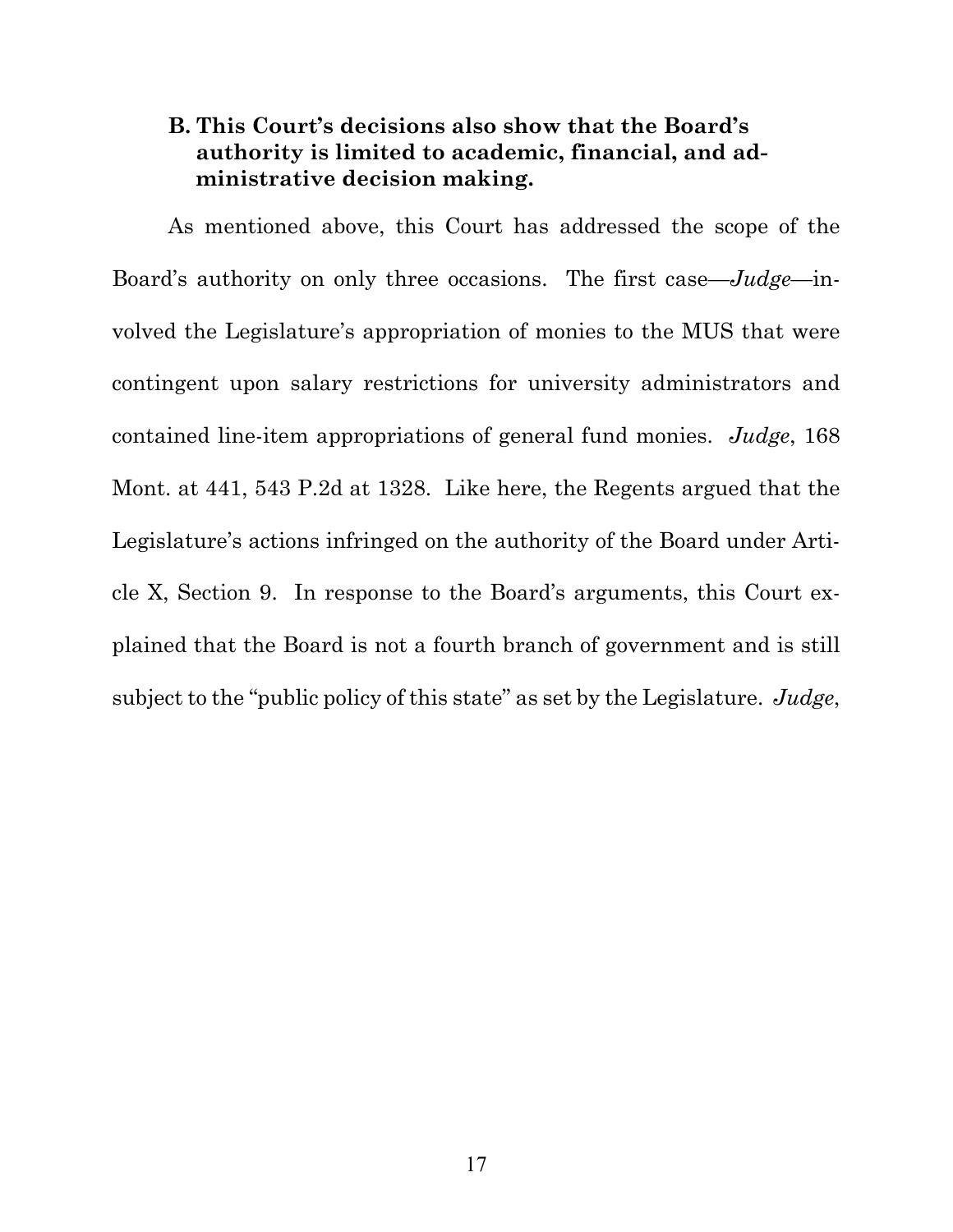168 Mont. at 449, 543 P.2d at 1332; *see also Duck Inn*, 285 Mont. at 523, 949 P.2d at 1182.3

The Court further explained that the Constitution's grant of authority to the Legislature and other branches limits the scope of the Board's authority. *Judge*, 168 Mont. at 443, 543 P.2d at 1329–30. The question, then, is not whether the legislative act impacts management of the MUS at all, but whether the act affects "academic, administrative and financial matters of substantial importance to the system." *Id.* at 454, 543 P.2d at 1333. Priorities in higher education—like the "hiring and keeping of competent personnel" at issue in *Judge*—fall squarely within the Board's power. *Id.* at 454, 543 P.2d at 1333. Here, the

<sup>3</sup> The Legislature determines the public policy of the state. In briefing before the district court, the Board argued that the Constitution also determines the public policy of the state. *See* D.C. Doc. 80, 20. While that may be true, that is not helpful here. First, the "public policy" referred to in *Judge* clearly refers to the policy set by the Legislature. *Judge*, 168 Mont. at 443–44, 543 P.2d at 1329–30. And *Duck Inn* makes that explicit. *See Duck Inn*, 285 Mont. at 523, 949 P.2d at 1182 ("[T]he public policy of the State of Montana is set by the Montana Legislature through its enactment of statutes …."). Second, the Board's reliance on the Constitution as the basis for "public policy" is circular. This case is about the scope of the Board's authority under the constitution. As discussed in *Judge* and *Duck Inn*, the public policy of the state limits the Board's authority. But the Board doesn't like that formulation. So it argues instead that the courts look to the Constitution to determine public policy. By "constitution," of course, the Board means *its* own non-contextual interpretation of Article X, Section 9—and *its* resulting understanding of *its* own powers. But the whole enterprise here is to determine the scope of the Board's constitutional authority. And the Board must do more than reason backward from its desired conclusion.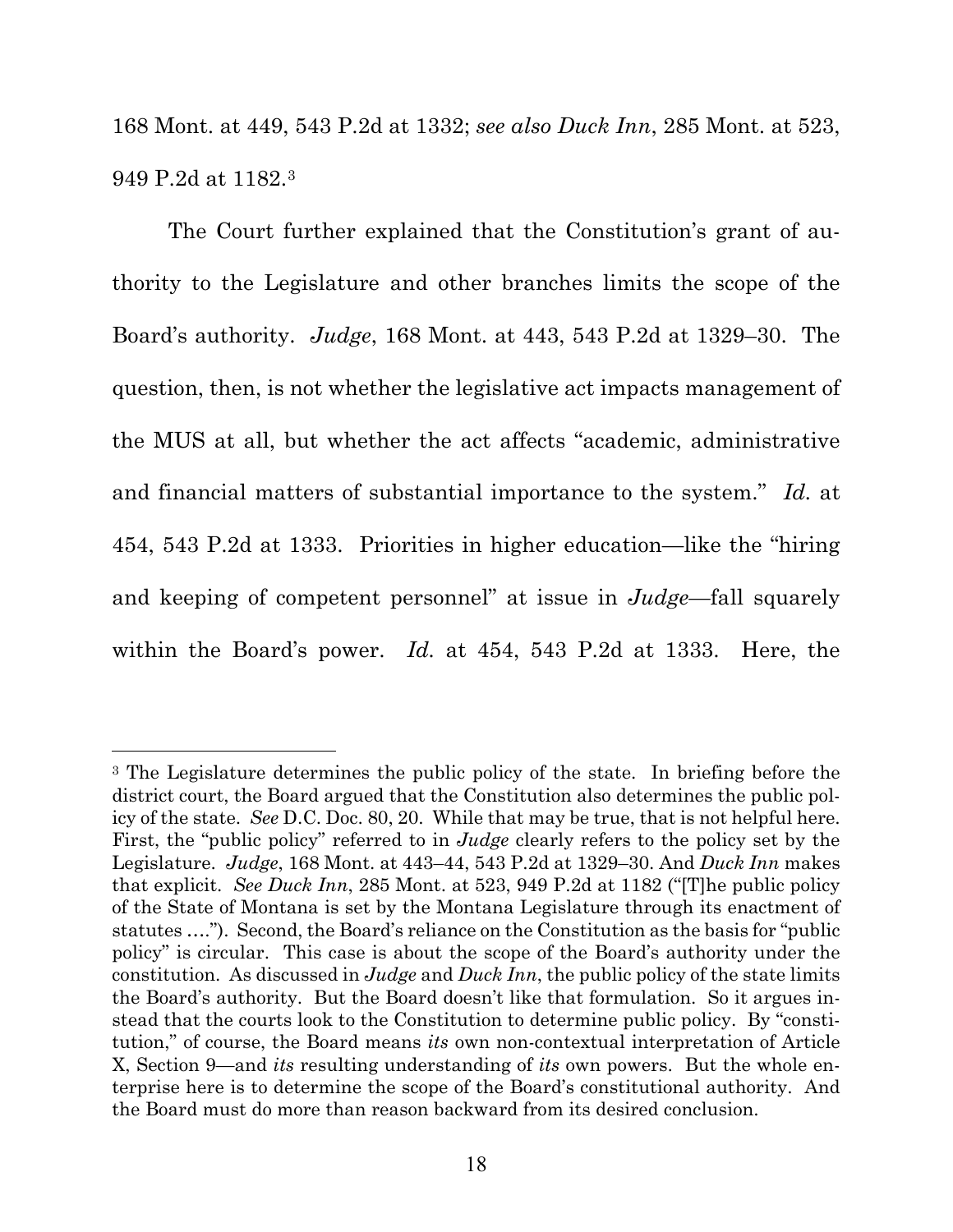Legislature's public safety law is not an academic, administrative, or financial matter. It is the Legislature's statewide determination of public policy. Under *Judge*, this law must be upheld.

Similarly, in *Duck Inn*, the Court considered a law allowing the Board to rent campus facilities in a manner "consistent with the full use thereof for academic purposes and [that] will add to the revenues available for capital costs and debt service[.]" *Duck Inn*, 285 Mont. at 523, 949 P.2d at 1181 (quoting MCA § 20-25-302(5)). Montana State University-Northern in Havre did what the statute permitted—it rented its facilities for various events and catered those events. *Id.* 285 Mont. at 521, 949 P.2d at 1180. This created direct competition with the offerings of The Duck Inn, which sued. *Id.* 285 Mont. at 521–23, 949 P.2d at 1180–81. The discussion about the Board's independent constitutional authority arose from The Duck Inn's argument that the delegation in MCA § 20- 25-302(5) "provide[d] insufficient limits on the legislative delegation of power." *Duck Inn*, 285 Mont. at 526, 949 P.2d at 1183. This Court rejected that argument, finding that the delegation "[wa]s sufficiently limited by the statutory requirements …." *Id.*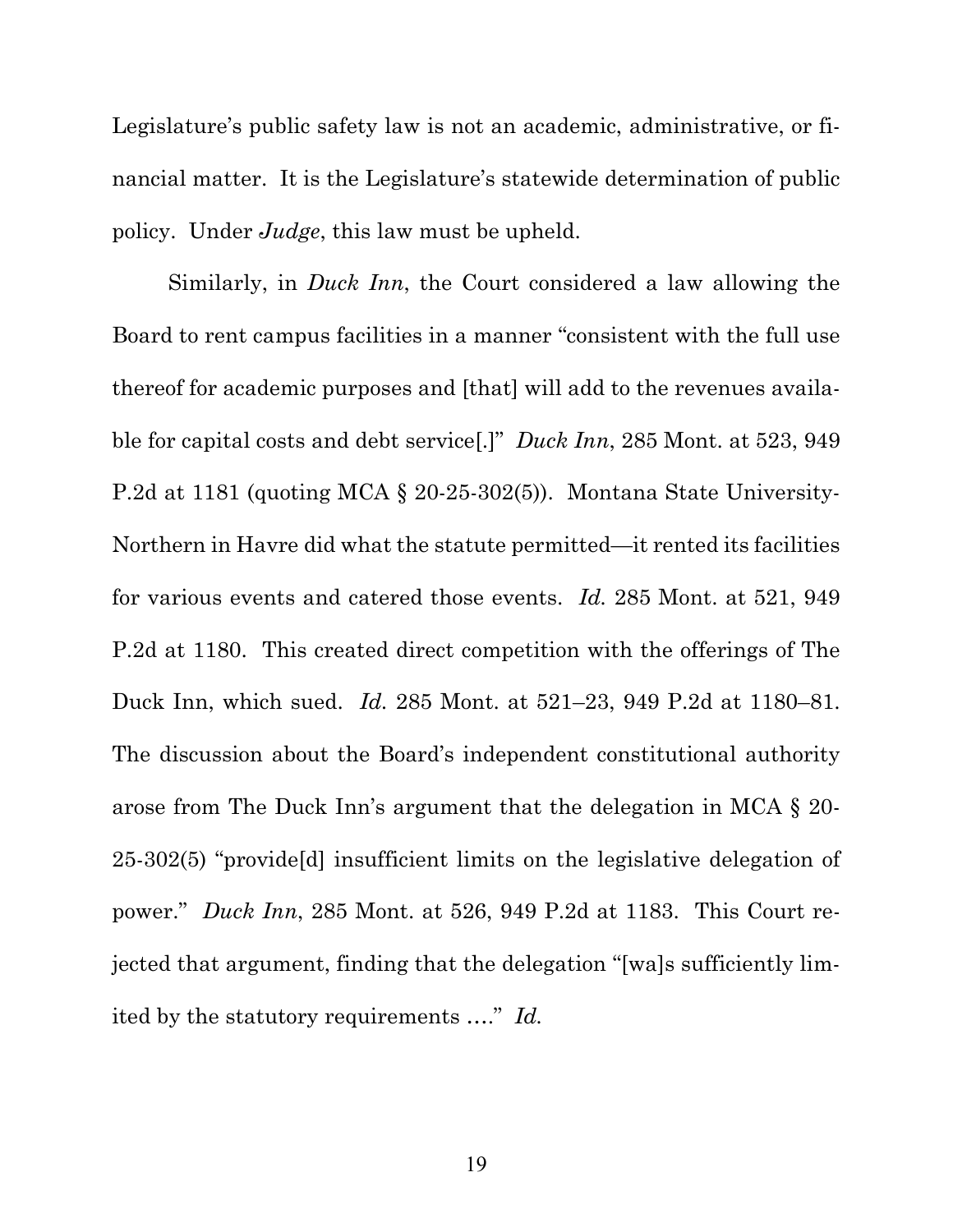But the Court further noted that the nondelegation inquiry is relaxed when the Legislature delegates to another "constitutional entity" like the Board. *Duck Inn*, 285 Mont. at 526, 949 P.2d at 1183. "[L]limitations on legislative delegation are 'less stringent in cases where the entity exercising the delegated authority itself possesses independent authority over the subject matter.'" *Id.* (quoting *United States v. Mazurie*, 419 U.S. 544, 556-57 (1975)).

*Duck Inn* categorically rejects the either-or approach advanced by the Board and adopted by the district court in this case. The Court found no particular tension in the fact that the Legislature could delegate responsibilities to the Board related to subject matter over which the Board already had independent, constitutional authority—renting university facilities to raise revenue. *See Duck Inn*, 285 Mont. at 526, 949 P.2d at 1183 ("Indeed, the regents are given 'full power, responsibility, and authority to supervise, coordinate, manage and control the Montana university system ….'" (quoting MONT. CONST. art. X, § 9)). In fact, unlike HB 102, the law at issue in *Duck Inn* implicated the Board's authority over the MUS's *financial* and *administrative* interests (revenues from rent), as well as its *academic* interests (using the facilities for academic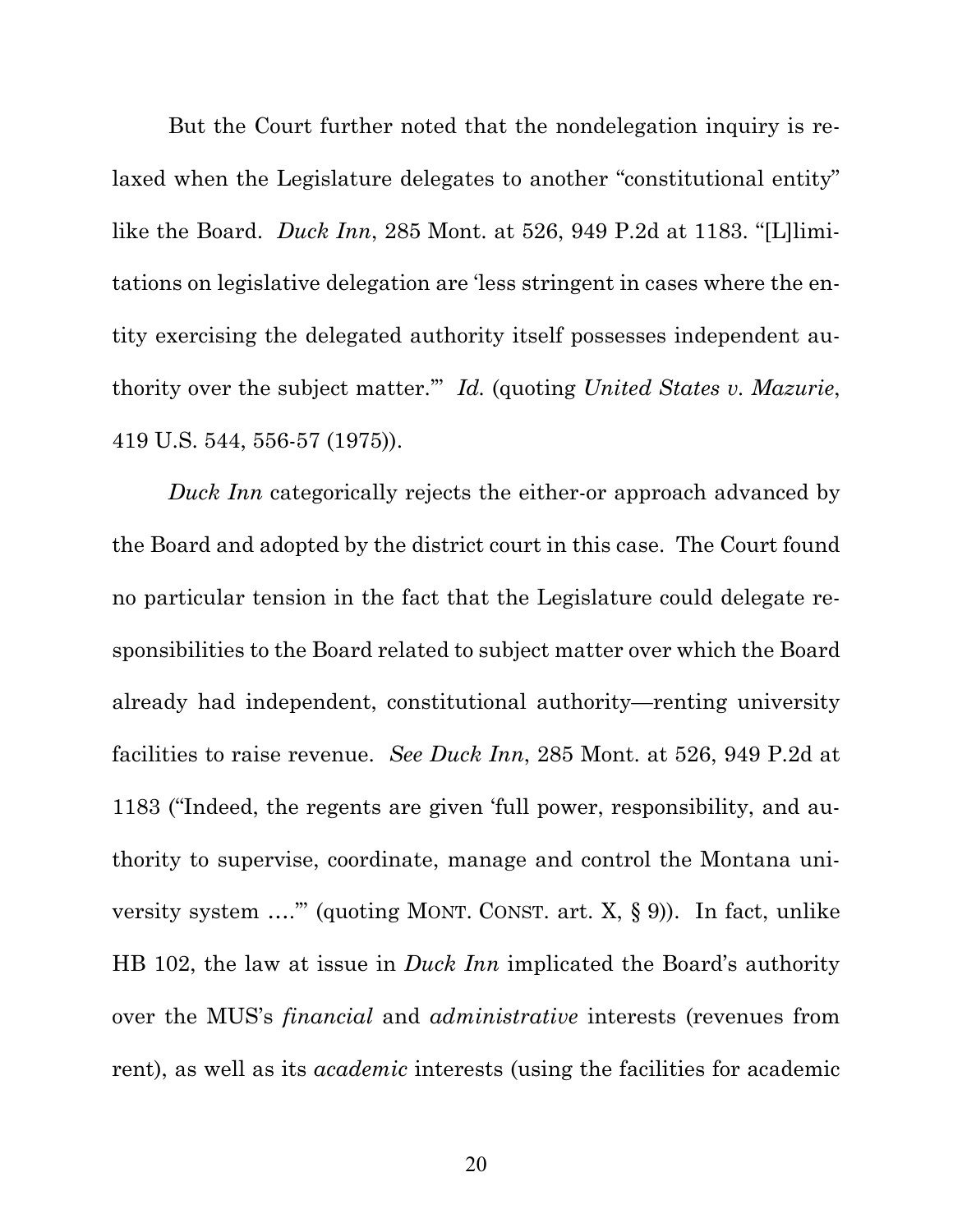purposes). *See Duck Inn*, 285 Mont. at 524, 949 P.2d at 1182. But despite the categorical-sounding language in Article X, Section 9, the Court undertook the nondelegation analysis. *See Duck Inn*, 285 Mont. at 525–26, 949 P.2d at 1182–83. It didn't sidestep that question and rule that the Board could do what it was doing irrespective of the statute. Quite the opposite—it felt it had to do the nondelegation analysis because the Legislature could play in that sandbox, too: "the public policy of the State of Montana is set by the Montana Legislature through its enactment of statutes …." *Duck Inn*, 285 Mont. at 523, 949 P.2d at 1182.

*Duck Inn* stands for the proposition that the Legislature may still act and direct action related to MUS property (which is, after all, the State's property), even when the Board has independent constitutional authority over the subject matter. *See Duck Inn*, 285 Mont. at 524–26, 949 P.2d at 1182–83 (affirming that MCA § 20-25-302(5) lawfully *authorizes* the Board to rent facilities).

This Court most recently addressed the Board's authority in *Sheehy*, where the Court considered the Board's authority to manage the financial health of the MUS. *Sheehy*, ¶ 29. Like *Duck Inn*, this case did not involve a dispute between the Legislature and the Board but rather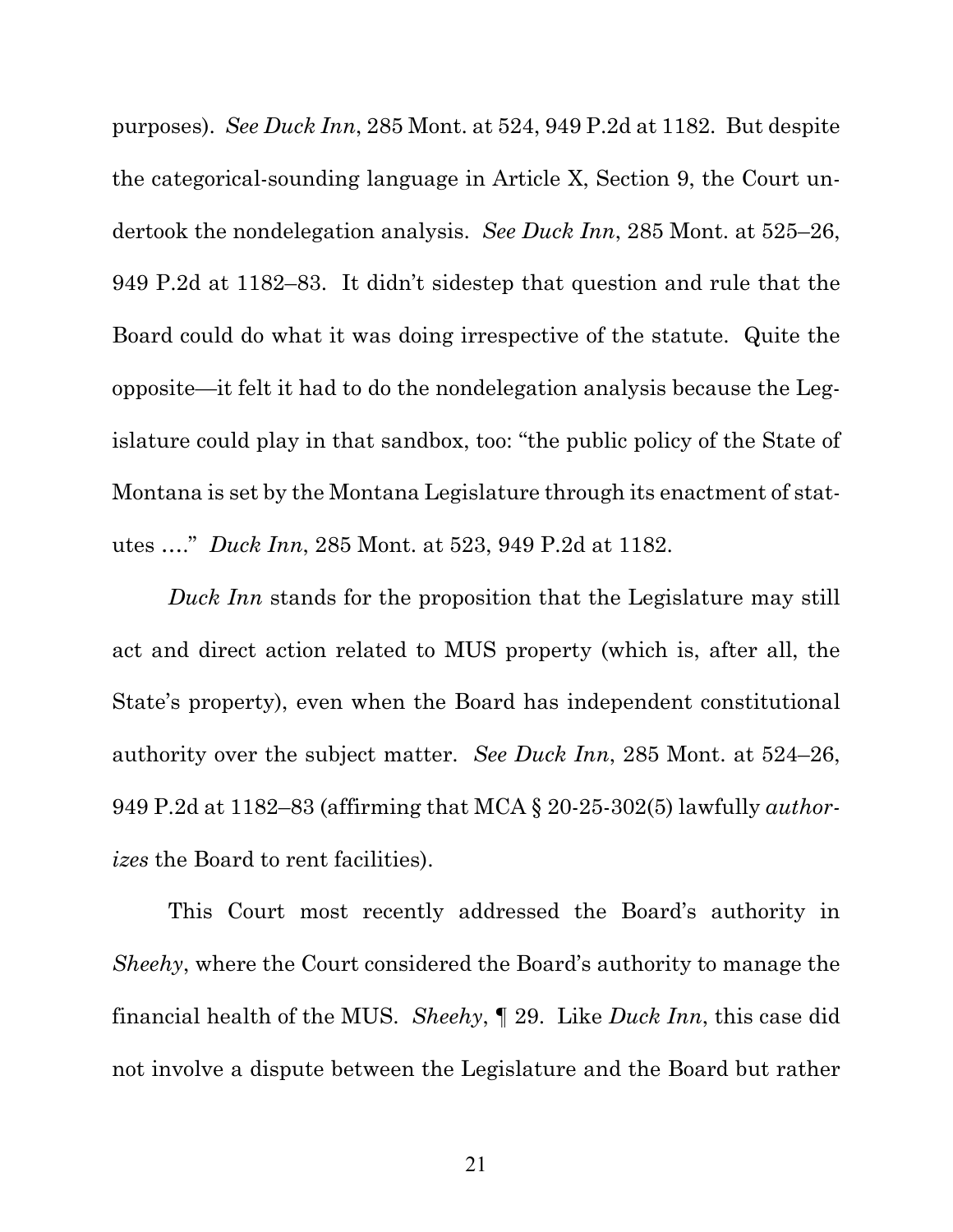an issue of financial stewardship.This Court considered Regent Sheehy's vocal support for the 6-Mill Levy ballot initiative, which this Court noted was functionally equivalent to an ordinary budget request to the Legislature. *Id.* Sheehy's support of this initiative, therefore, was no different from support offered to other budget requests. The Board's request of funds from the Legislature—or the voting public—is clearly within the Board's duties to promote the "health and stability of the MUS." *Id.*

The Board urges the Court to read the "health and stability" language in *Sheehy* broadly. D.C. Doc. 86, 5; App. A, 6. But this language must be read in the context of the decision itself—this Court ultimately held that Regent Sheehy's actions were included within the Board's duty to ensure *financial* stability. *Sheehy*, ¶ 29. And this is consistent with this Court's holdings in *Judge* and *Duck Inn* where the Court only discussed the health and stability of the MUS in the context of academic, *financial*, and administrative matters. *See Judge*, 168 Mont. at 454, 543 P.2d at 1335; *Duck Inn*, 285 Mont. 526–27, 949 P.2d at 1183. *Sheehy* does not broadly stand for the proposition that any policies affecting the MUS must fall exclusively within the Board's authority.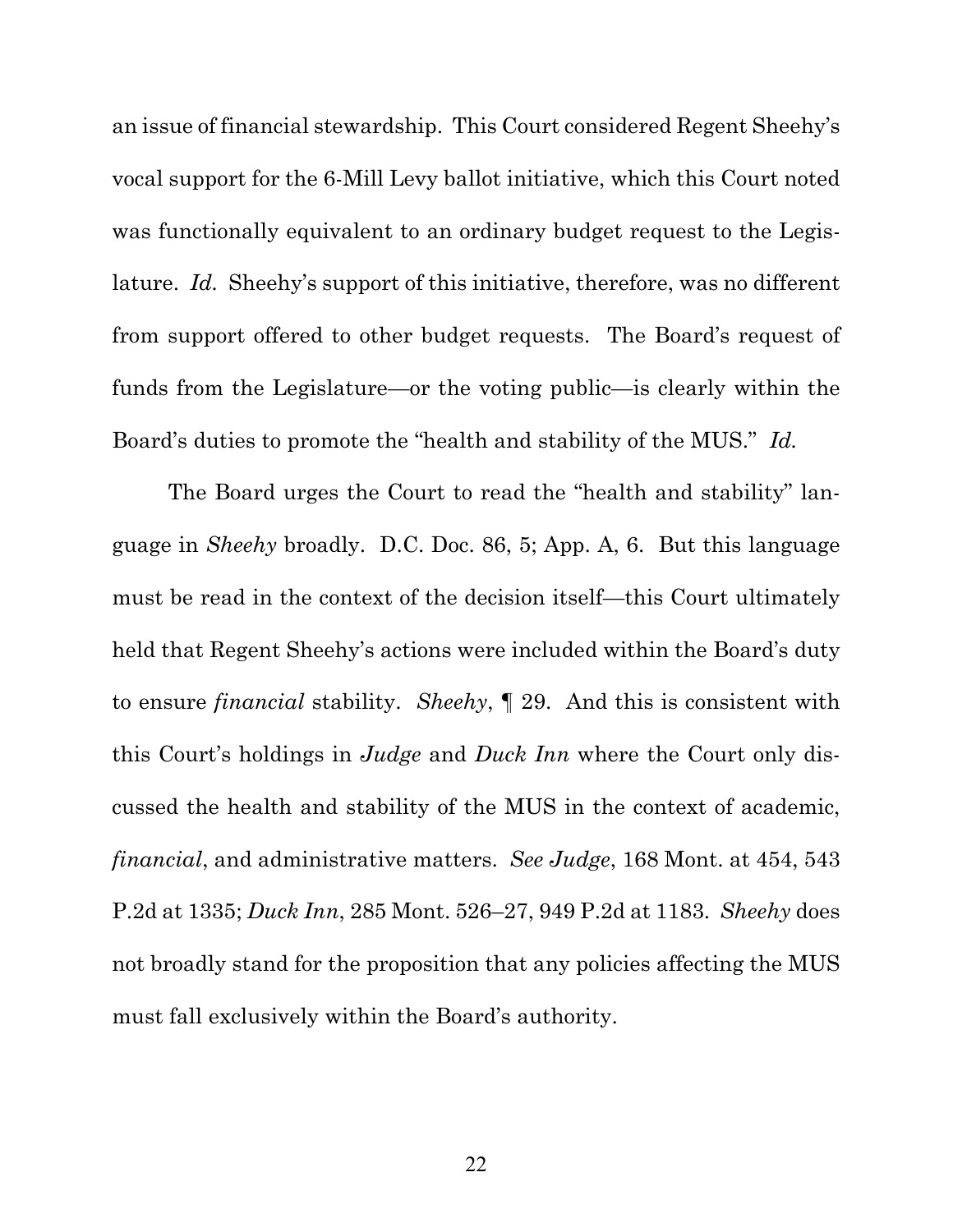Together, these cases explain that "[t]he Board may exercise all powers connected with the proper and efficient internal governance of the MUS," but that "there are limitations and checks on the Board's power," including constitutional rights and "state legislation enforcing statewide standards for public welfare, health, and safety." *Sheehy*, ¶ 41 (McKinnon, J., concurring); *see Judge*, 168 Mont. at 449, 543 P.2d at 1332. Here, the Board is not attempting to exercise a power related to the financial, academic, or administrative stability of the MUS as explained by this Court or the framers. *See supra* Section I.A. HB 102 is a public safety law, and the Board wants to declare it void on MUS campuses. Disagree though it may, however, the Board and the MUS remain subject to statewide standards for public welfare, health, and safety, *id.*, and those standards are set by the Legislature. *See infra* Section I.A.

Rather than engaging with the parties' arguments on this question of constitutional law, the district court simply recited (copied-and-pasted) the parties' own briefs into its Order. Its lone analysis performed no analysis at all: "As to whom may carry firearms, whether open or concealed carry, on MUS property, this Court finds that Mont. Const. art. X,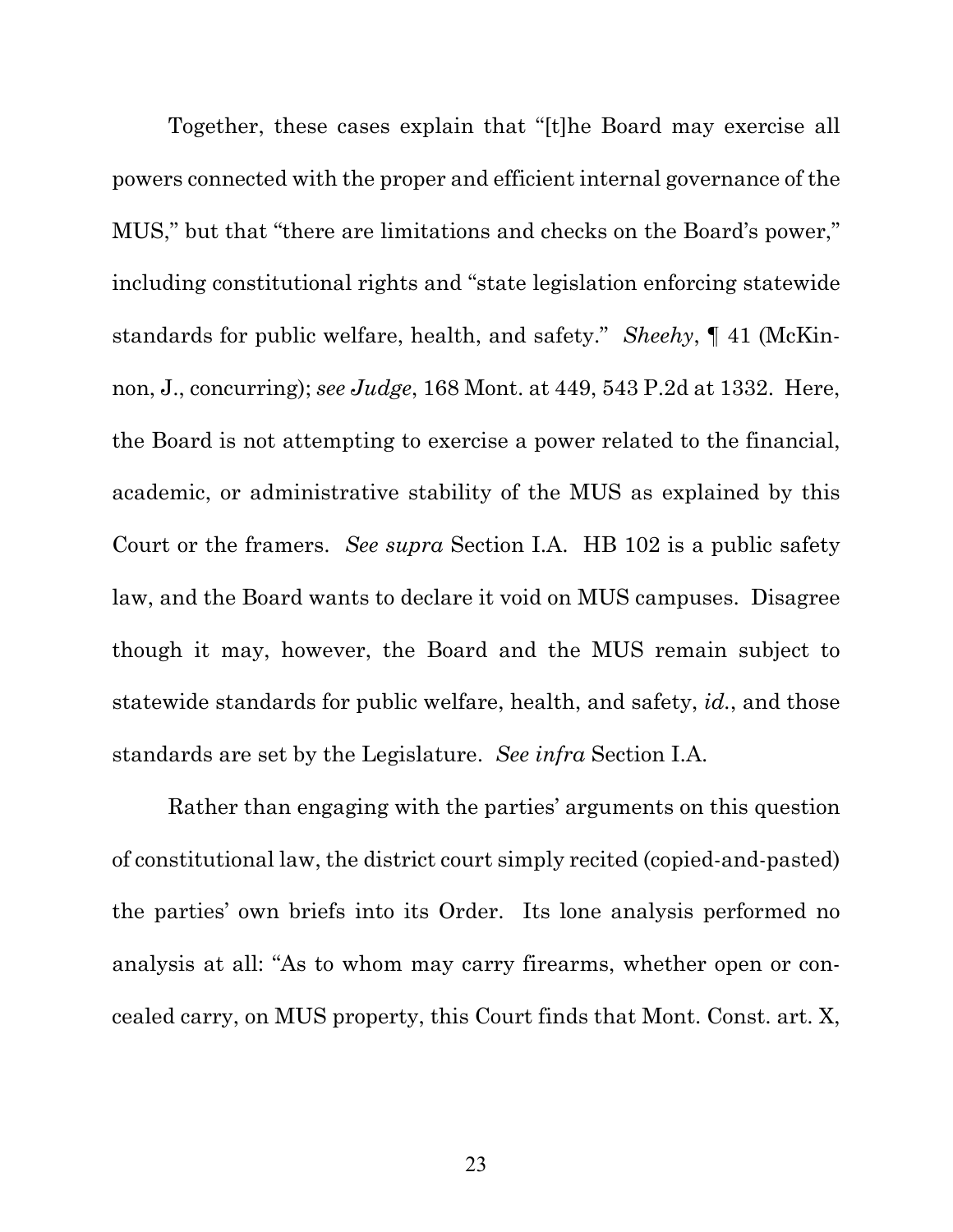§ 9's plain language grants this authority to BOR, not the Legislature."4 D.C. Doc. 89, 23. But this conclusion is wrong. Even if the Board may absent contrary law—regulate the carrying of firearms on campus, the Board does not possess this power to the exclusion of the rest of state government. When the Legislature acts within its police power to enact a generally applicable public safety law, the Board—like any other executive agency—must give way.

## **C. The Legislature has the authority to pass public health and safety laws that apply on all stateowned property, including the MUS campuses.**

The legislative power exists in the Legislature. *See* MONT. CONST. art. V, § 1. This is the power to pass laws. *See Meech v. Hillhaven W.*, 238 Mont. 21, 30–31, 776 P.2d 488, 493–94 (1989) (citing *Missouri River Power Co. v. Steele*, 32 Mont. 433, 438–39, 80 P. 1093 (1905)); *see also Duck Inn*, 285 Mont. at 523, 949 P.2d at 1182 ("[T]he public policy of the State of Montana is set by the Montana Legislature through its enactment of the statutes …."). Within this power is the police power of the State to make laws for the public welfare, health, and safety of the State.

<sup>4</sup> The State assumes the district court meant the BOR has the authority *to decide* who gets to open or concealed carry on MUS property.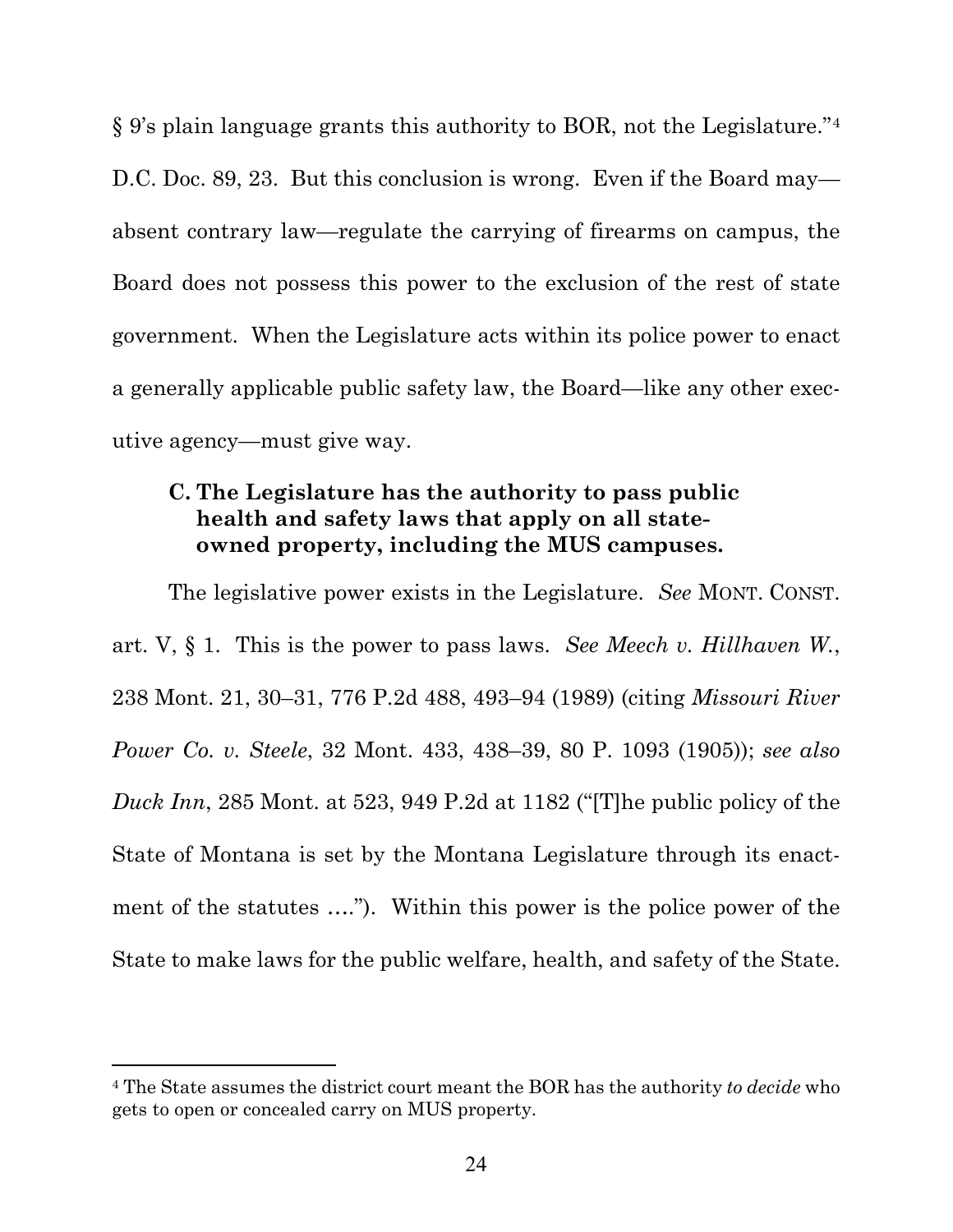*See State v. Andre*, 101 Mont. 366, 371, 54 P.2d 566, 570 (1936); *see also Sheehy*,  $\P$  41 (McKinnon, J., concurring). Notwithstanding the implications of the district court's decision, the MUS is a part of the State of Montana. The Board cannot demonstrate that it has the constitutional power to spurn and disregard duly enacted laws of statewide application, stemming from the police power, that it finds disagreeable.

And this is the crux of the case. The Board argues that Article X, Section 9 is an explicit and unambiguous grant of authority that restricts the Legislature's authority. *See* App. A, 5; *see also* D.C. Doc. 80, 19. But this cannot be right—at least not in the ways the Board argues.

No party contests that the legislative power includes the power to regulate firearms. In Montana, laws long in effect do just that. And the same is true in other states. *See Univ. of Utah v. Shurtleff*, 144 P.3d 1109, 1114 (Utah 2006) (noting that the Utah Constitution vests the Legislature with the "legislative power," which includes the power to regulate firearms); *State v. City of Tucson*, 399 P.3d 663, 676 (Ariz. 2017) (regulation of firearms is within the state's police power). The Legislature, moreover, routinely regulates firearms without carving out exceptions for MUS properties. For example, the Legislature establishes the age at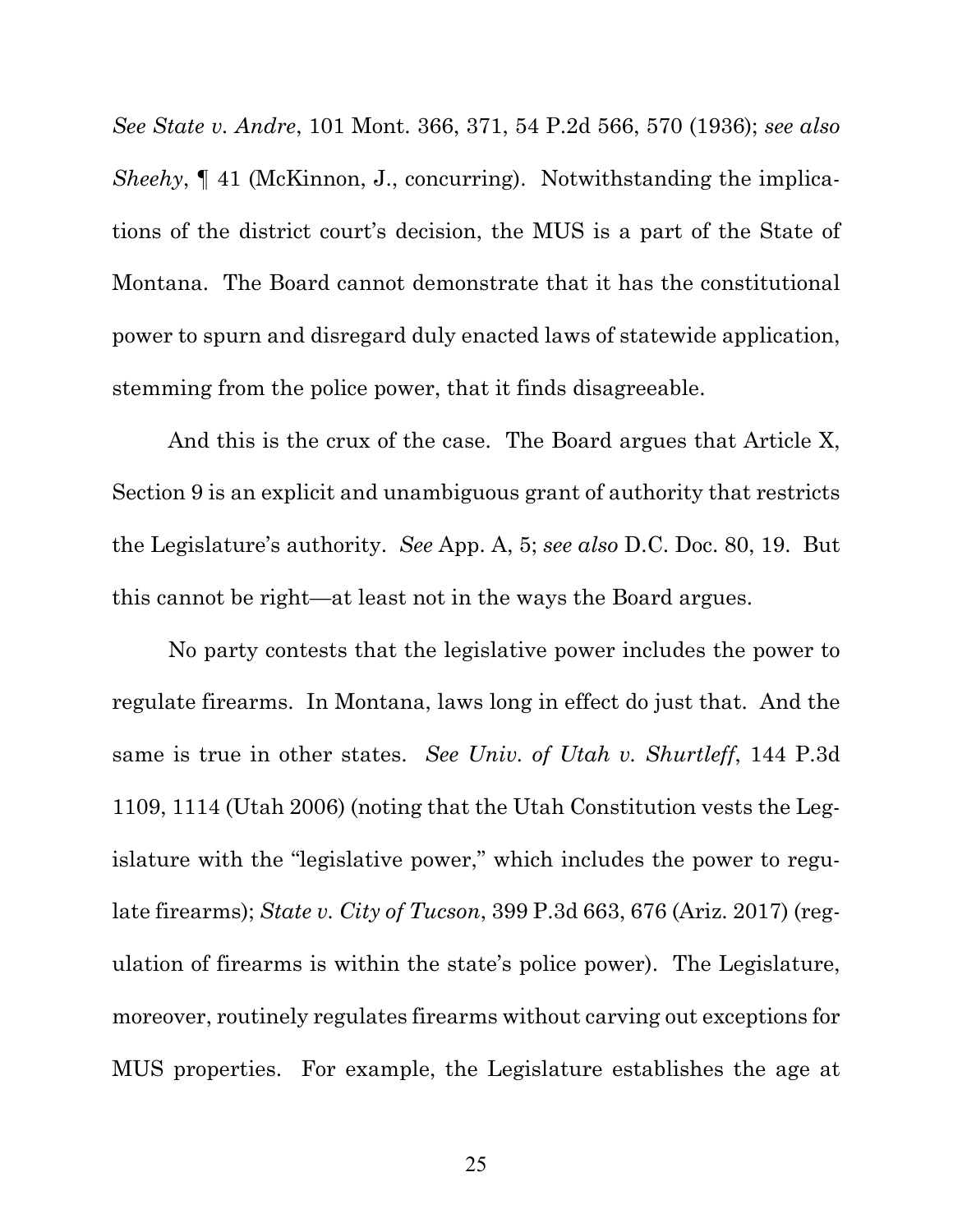which a person can carry or use a firearm, *see* MCA § 45-8-321, it regulates shooting ranges,  $\S$  76-9-105(1)–(2), it restricts felons from possessing firearms, § 45-8-313, it controls the marketing of firearms, § 30- 20-106, and it prohibits forced disclosure of firearm ownership in healthcare settings, § 50-16-108. These are laws that fall squarely within the Legislature's exclusive authority to enact statewide health, safety, and welfare regulations.

The police power enables the State to regulate the MUS in many ways. *See, e.g.*, MCA §§ 19-20-621 (requiring university employers to contribute to the teachers' retirement system), 20-25-515 (establishing rules for releasing student records), 20-25-511 (protecting students' privacy rights), 20-25-513 (prohibiting university officials from entering student rooms absent consent or an emergency), 20-25-451 (regulating student government funding), 20-25-603 (regulating required courses for students). The Legislature, again, does not forfeit its legislative power at the campus boundary line. *See, e.g.*, MCA §§ 45-5-501 (establishing statewide age of consent), 45-5-624 (establishing statewide legal drinking age).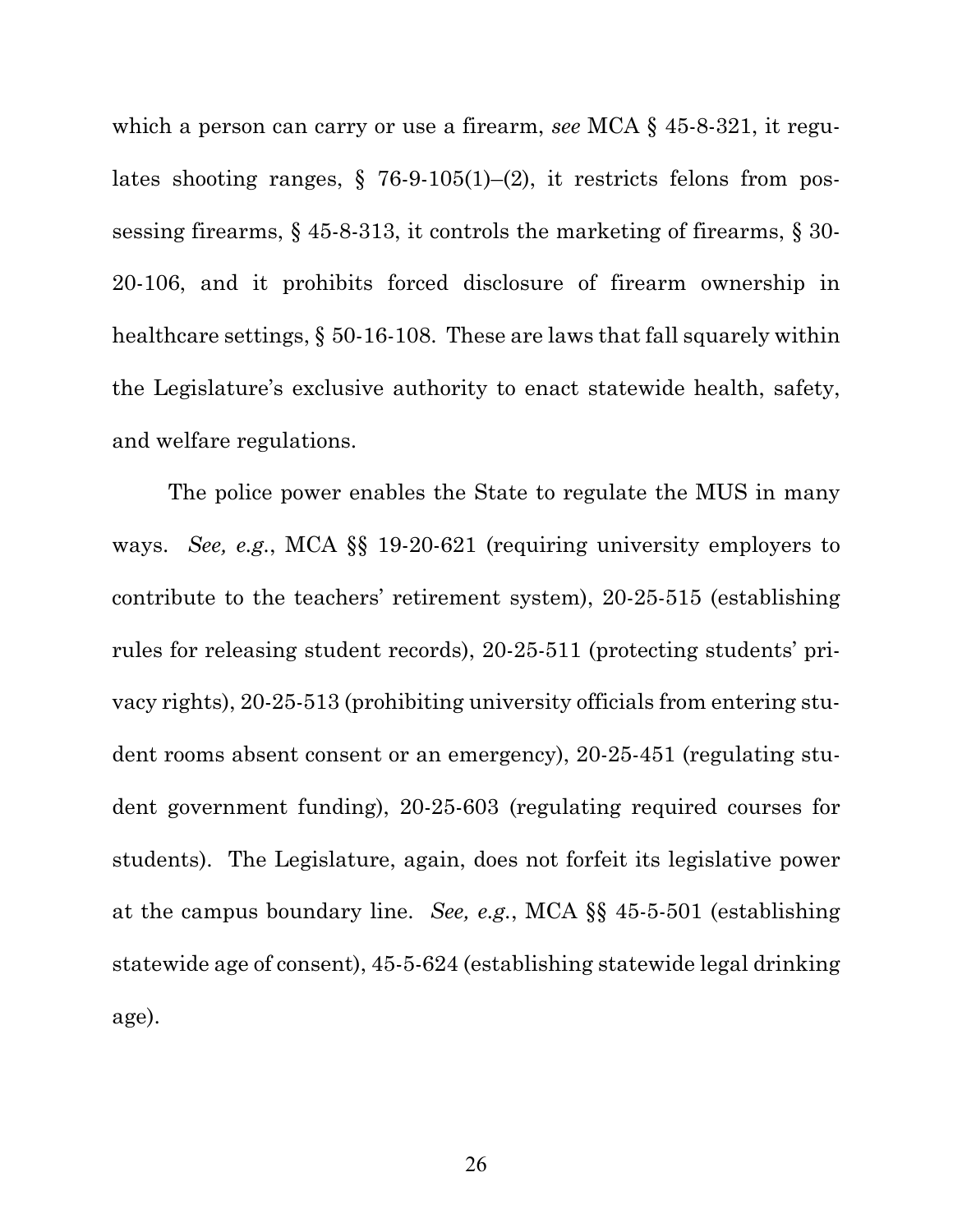The district court called these statutory citations "misleading at best" because these laws were enacted under the 1889 constitution, when the Board was subject to "legislative devise." D.C. Doc. 89, 17. It is not clear whether the district court was suggesting that these laws cited by the State are unconstitutional themselves or just that the State cannot rely on them because they are old. But either way, the district court was plainly wrong. As an initial matter, the district court's assertion is unmistakably incorrect: many of these laws were enacted for the first time *after* the 1972 Constitutional Convention, and the ones that weren't have since been updated and amended. *See, e.g.*, MCA §§ 19-20-621 (enacted in 1997 and amended in 2013), 20-25-511 (amended in 2009); 20-25-513 (same), 20-25-451 (enacted in 1987), 20-25-603 (amended in 2009). More importantly, the new Constitution did not wipe old statutes off the books. *See* MCA § 1-11-103(3) ("The Montana Code Annotated must be given effect as a continuation of the Revised Codes of Montana and not as a new enactment"). These statutes—regardless of when they were passed—exemplify the way the State and the Board have long operated under the Montana Constitution. This statutory history defies the notion that the Board may act as a fourth branch of government and exempt the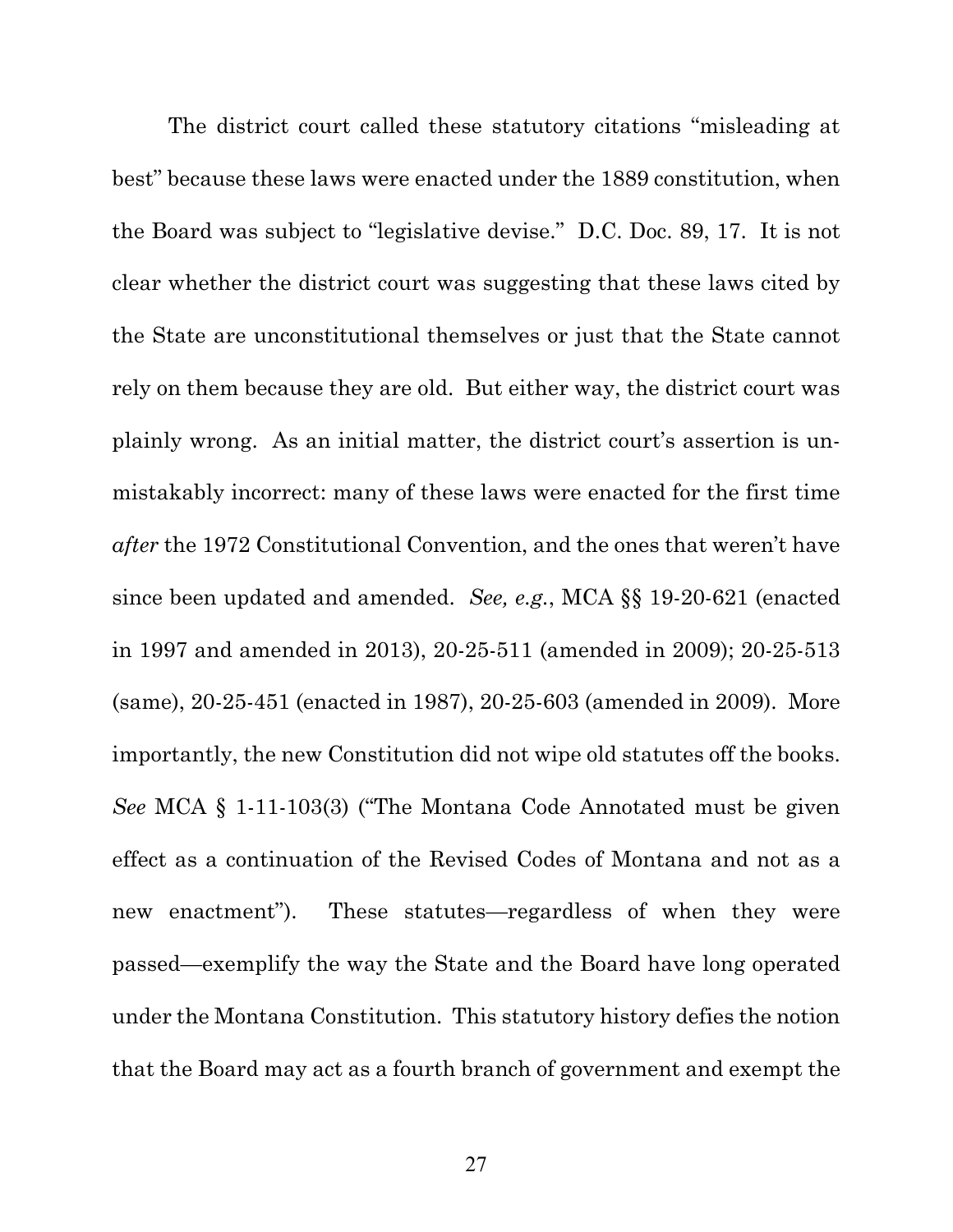MUS from state laws it doesn't like. The district court's ruling threatens to upend the accommodative balance struck by the Legislature and the Board over the last fifty years.

But more alarming, the district court's reasoning renders the prior statutory exceptions allowing the Board to regulate firearms on MUS campuses mere surplusage. This Court rejects interpretations that render statutes "idle act[s]" or treat them "as mere surplusage." *State v. Cooksey*, 2012 MT 226, ¶ 67, 366 Mont. 346, 367, 286 P.3d 1174, 1187 (internal quotations omitted); *see also* Antonin Scalia & Bryan A. Garner, *Reading Law* 174 (2012). Yet that's precisely what the district court's order does—it declares the very statutes HB 102 amended or repealed idle acts. Because the surplusage canon rejects such a reading, those statutes must have meant something. They must have been meaningful delegations of power from the Legislature to the Board to regulate firearms on MUS campuses. And that, too, evidences the Legislature preeminent power to regulate in this area.

If, as discussed above, the Constitution provides only limited authority to manage the MUS's academic, financial, and administrative affairs, then that discrete power cannot operate to free the MUS from the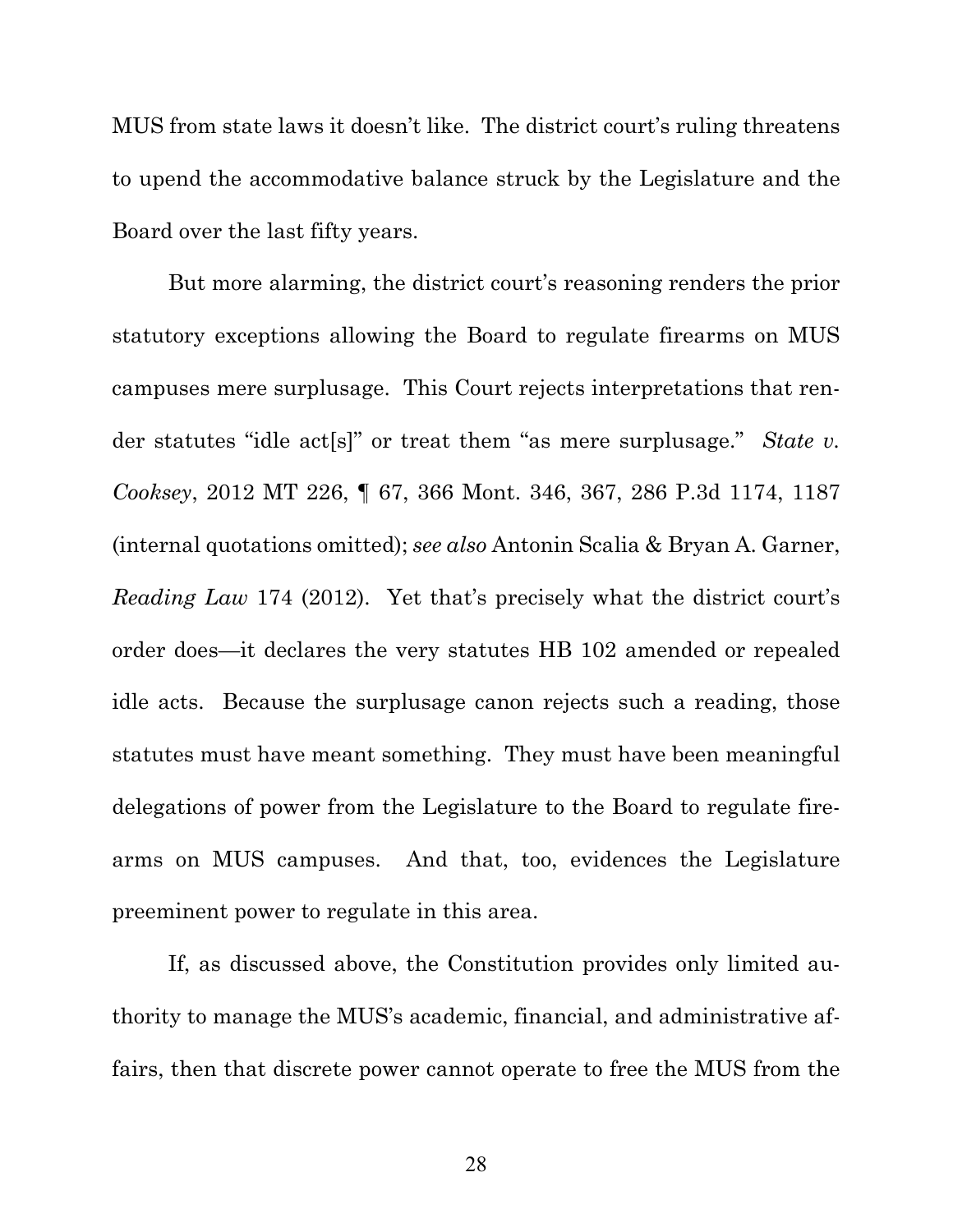constraints of state law. *See Sheehy*, ¶ 29; *Duck Inn*, 285 Mont. at 524– 25, 949 P.2d at 1182–83; *Judge*, 168 Mont. at 443–44, 543 P.2d at 1329– 30.

Indeed, the Board's authority is far from absolute on MUS campuses. For example, the public policy of the State—expressed by the Legislature—constrains the Board's authority. *See supra* Section I.B (discussing *Duck Inn*, 285 Mont. at 523–24, 949 P.2d at 1182 and *Judge*, 168 Mont. at  $442-44$ , 543 P.2d at  $1329-30$ .<sup>5</sup> The courts can constrain this authority. *See, e.g.*, *Sheehy*, ¶ 18 (deciding that a regent was a public employee); *Snetsinger v. Mont. Univ. Sys.*, 2004 MT 390, 325 Mont. 148, 104 P.3d 445 (declaring a university policy unconstitutional). And the Executive Branch can constrain this authority. *See* MONT. CONST. art. VI, §§ 8, 15; MONT. CONST. art. X, § 9(3); *see also* Executive Order No. 2- 2020 (March 12, 2020) (declaring a state of emergency); Office of the Governor, *Directive Implementing Executive Orders 2-2020 and 3-2020 providing measures to stay at home and designating certain essential* 

<sup>5</sup> The Board even challenges Section 5 of HB 102, which prohibits the Board from violating students' constitutional rights. This suggests that the Board can exercise power without regard for state and federal constitutional constraints. But this is wrong—the Board must concede that there are *some* limitations on its constitutional authority to regulate MUS campuses.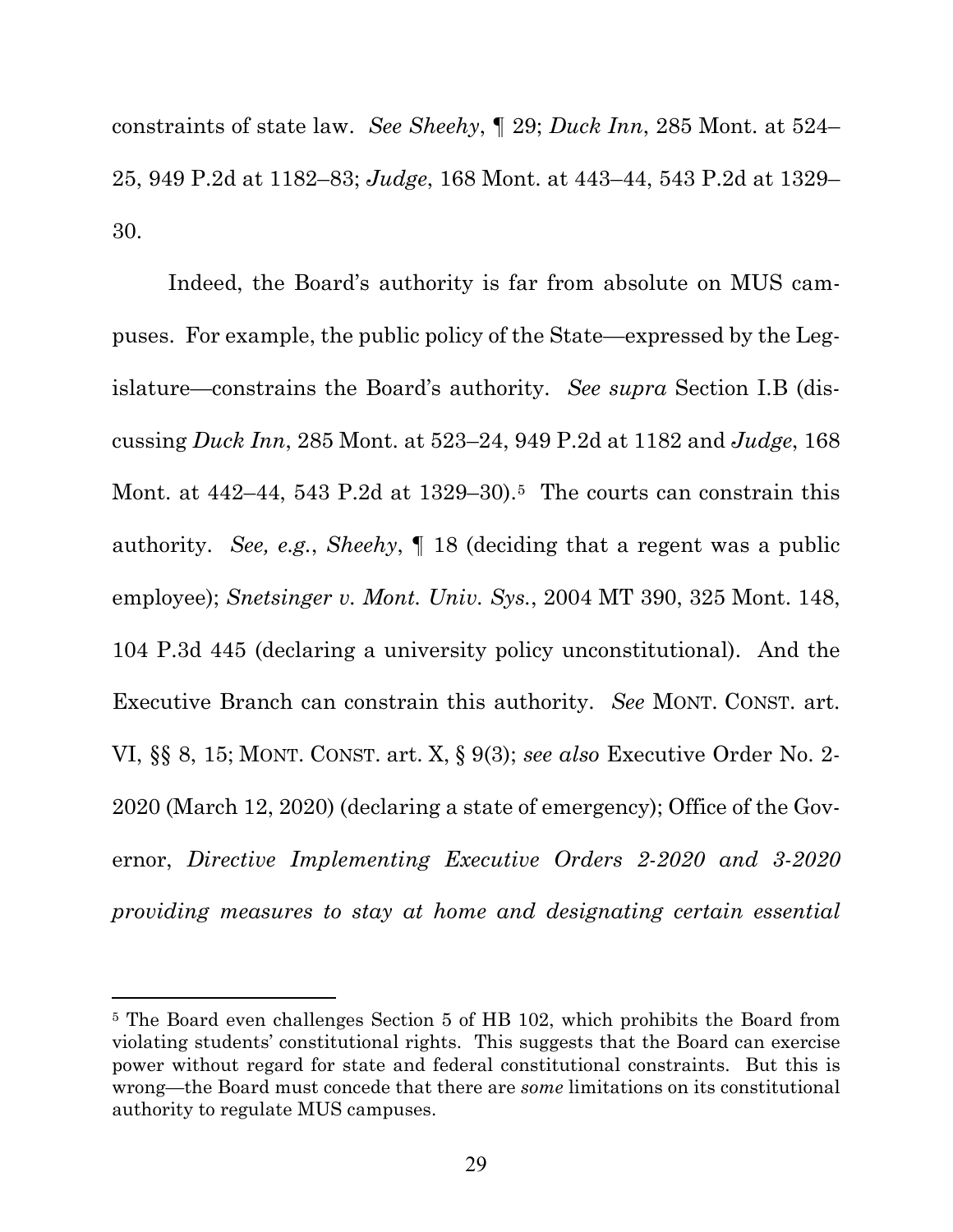*function* (March 26, 2020) (specifically covering all "educational entities," including colleges and universities and ordering individuals to stay at home).

HB 102 is an example of a state law, expressing the State's public policy, that constrains the Board authority. Prior to HB 102, the Legislature explicitly delegated to the Board the authority to regulate firearms on campus. MCA §§ 20-25-324, 45-3-111. HB 102 merely retracts that delegation, in part. *See* HB 102 § 6 (still permitting the Board to regulate firearms under certain circumstances). The Legislature's prior delegation of authority through statute doesn't expand the Board's authority under the Montana Constitution. And it makes no difference that under those old delegations, the Board adopted Policy 1006. Just like the Legislature granted the Board regulatory power over firearms, it can "modify or withdraw the power so granted." *Stephens v. Great Falls*, 119 Mont. 368, 371, 175 P.2d 408, 410 (1946).

Unquestionably, the Legislature may constitutionally enact statewide public safety laws. For decades, the Legislature has regulated firearms and many other matters that deeply affect MUS life. And even if the Board could enact measures like Policy 1006 on its own—absent a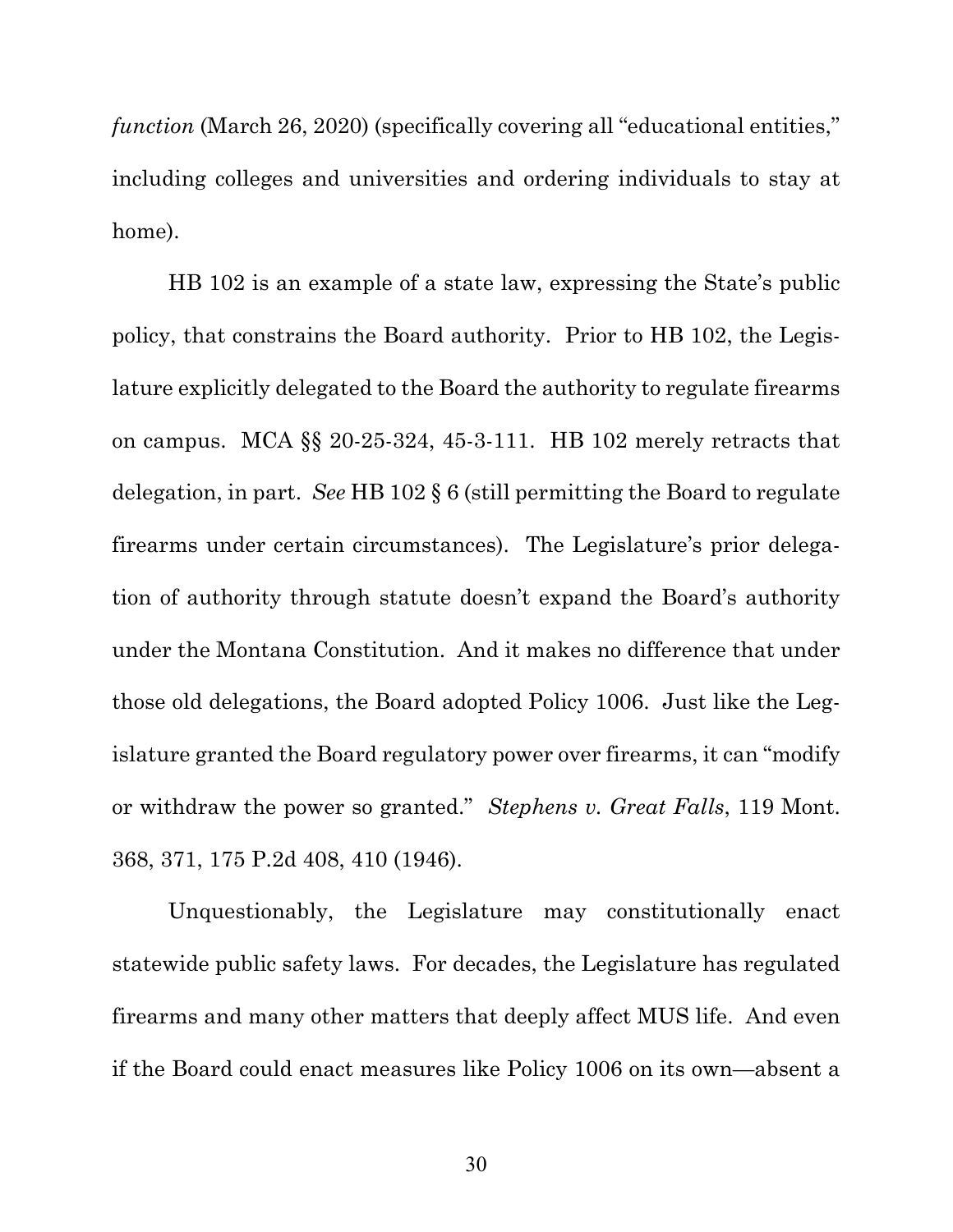statutory delegation and pursuant solely to its independent authority to manage the MUS's "academic, administrative and financial matters," *Judge*, 168 Mont. at 454, 543 P.2d at 1335—nothing in the decades of post-1972 legislation suggests that the Board has the power to exempt itself from a change in state health and safety law.

The implications of the district court's reasoning to the contrary are astounding. Assume HB 102 and Policy 1006 never existed. The Legislature—by statute—has set the legal age for carrying a concealed weapon at 18 years old. MCA § 45-8-321. But if the regents believe that most students can't be trusted with that responsibility, then under the district court's reasoning, the Board could simply adopt a policy that individuals must be 25, or 30, or 35, to carry firearms on campuses. The Board could alter, veto, or altogether ignore any state law that impacts MUS campuses and with which the Board disagrees. That's a wild scenario, but one the district court just brought to life.

## **II. The district court's conclusion sets a dangerous precedent.**

The district court incorrectly concluded that the Board "is responsible for public welfare, health and safety on MUS property." Order at 24. In other words, the district court concluded that the Board possesses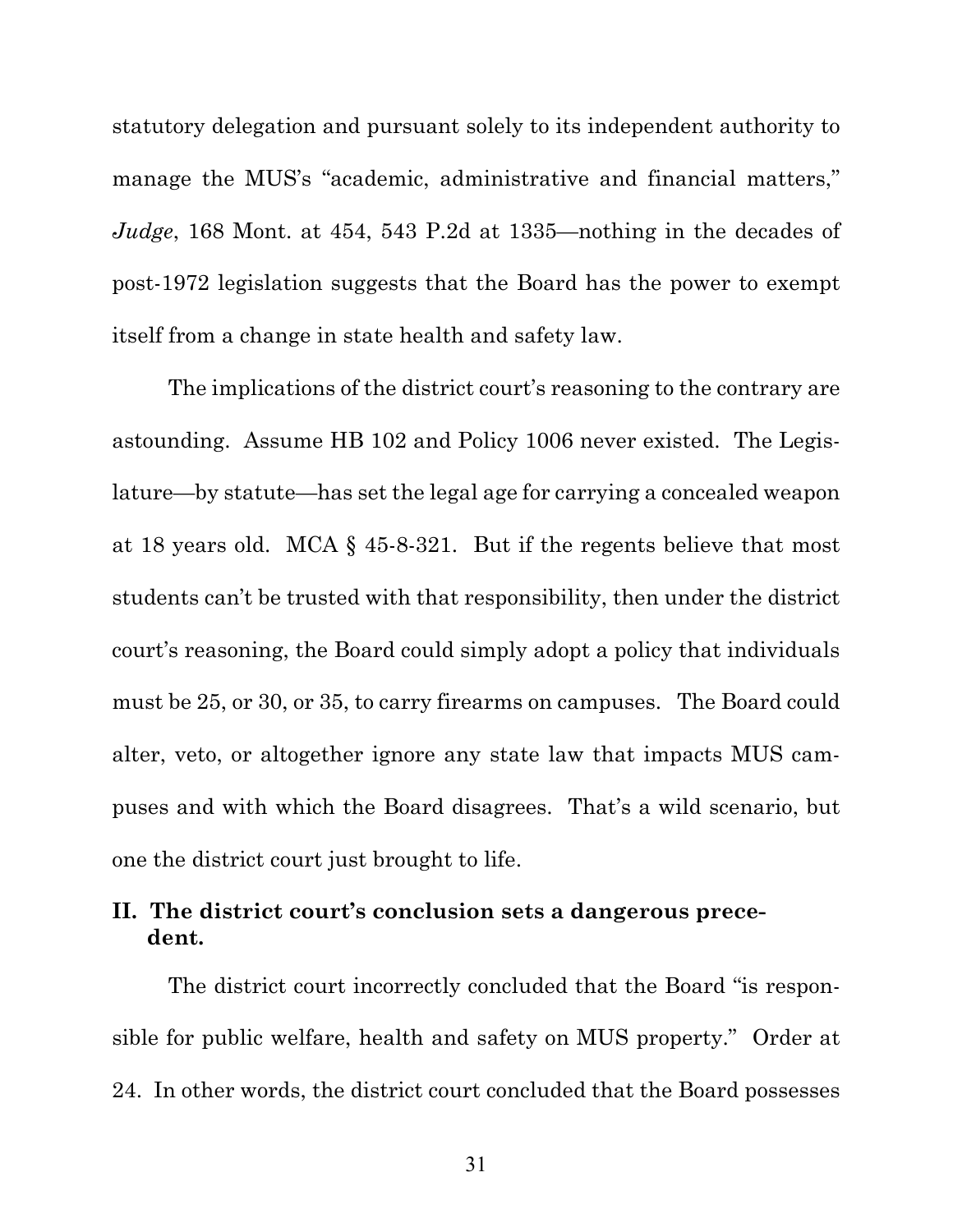its own police power as it relates to MUS campuses. *See Andre*, 101 Mont. at 371, 54 P.2d at 570; *see also Sheehy*, ¶ 41 (McKinnon, J., concurring). This is incorrect for two primary reasons.

First, the Legislature routinely regulates on-campus activities. *See supra* Section I.C. Contrary to the district court's version of the constitutional structure of Montana's government, the Legislature is still the Legislature—even on MUS campuses. 6

Second, the district court's conclusion is patently illogical. Complete control over public welfare, health, and safety means that no other state entity can provide support to the university system without going through the Board of Regents. This Court does not even need to take this conclusion to its logical extreme; taking the district court at its word structurally upends the government of this State and makes the MUS a sovereign entity unto itself.

Even if this Court agrees that the Board has independent authority to regulate public safety over and against the Legislature—it does not the Court must reverse the district court on its broad conclusion that the

<sup>6</sup> Below, the court found this unremarkable proposition "bold[]." D.C. Doc. 89, 18.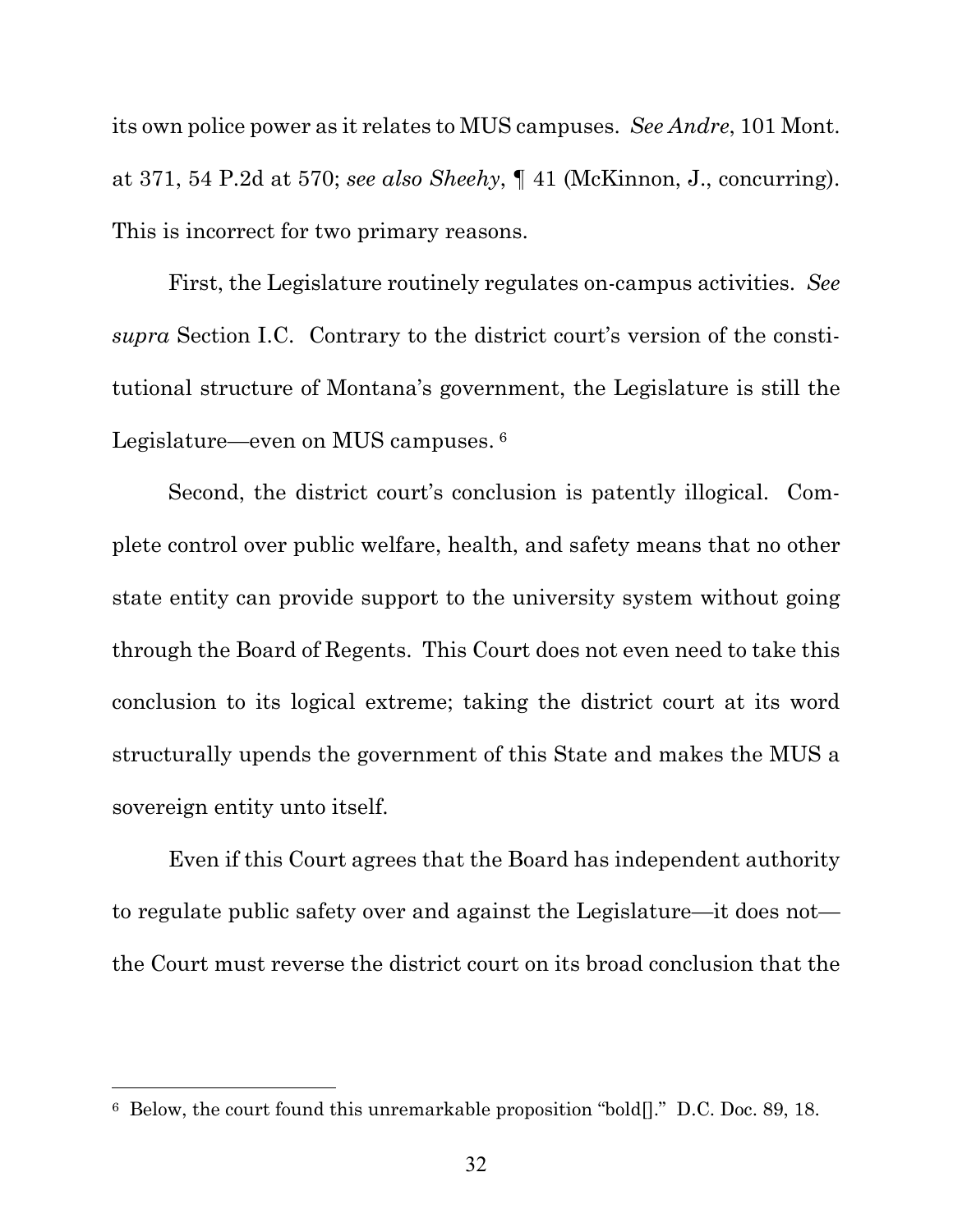Board possesses its own, full police power throughout the environs of the MUS, to the exclusion of the Legislature.

# **III. The district court erred by ruling on issues that—by its own command—were outside the scope of this case.**

The district court made clear that the right to keep and bear arms was not at issue in this case.7 *See* D.C. Doc. 19, 4; D.C. Doc. 46, 5, 14. But then the district court decided that—absent *any* briefing on the issue—it would go ahead and rule on the scope of the right to keep and bear arms, concluding that there is no constitutional right to open or concealed carry a firearm in Montana. D.C. Doc. 89, 27; *see also* D.C. Doc. 19, 8, 10. This Court must reverse the district court's ruling on the scope of the Second Amendment.8

<sup>7</sup> The United States Constitution declares the right to "keep and bear arms," U.S. CONST. AMEND. II, while the Montana Constitution declares the right to "keep or bear arms," MONT. CONST. art. II, § 12. For purposes of this litigation, the State refers to the right to "keep and bear arms."

<sup>8</sup> The district court noted that "there can be no dispute that federal and Montana law is clear" that a person does not have a right to open or concealed carry. D.C. Doc. 89, 27. But this conclusion is, in fact, hotly disputed. *See, e.g.,* D*istrict of Columbia v. Heller,* 554 U.S. 570 (2008); *McDonald v. City of Chicago*, 561 U.S. 742 (2010); *Wrenn v. District of Columbia*, 864 F.3d 650, 657 (D.C. Cir. 2017); *Moore v. Madigan*, 702 F.3d 933, 941 (7th Cir. 2012); *see also Young v. Hawaii*, 896 F.3d 1044 (9th Cir. 2018) (with two, lengthy dissents and a petition for writ of certiorari pending before the United States Supreme Court).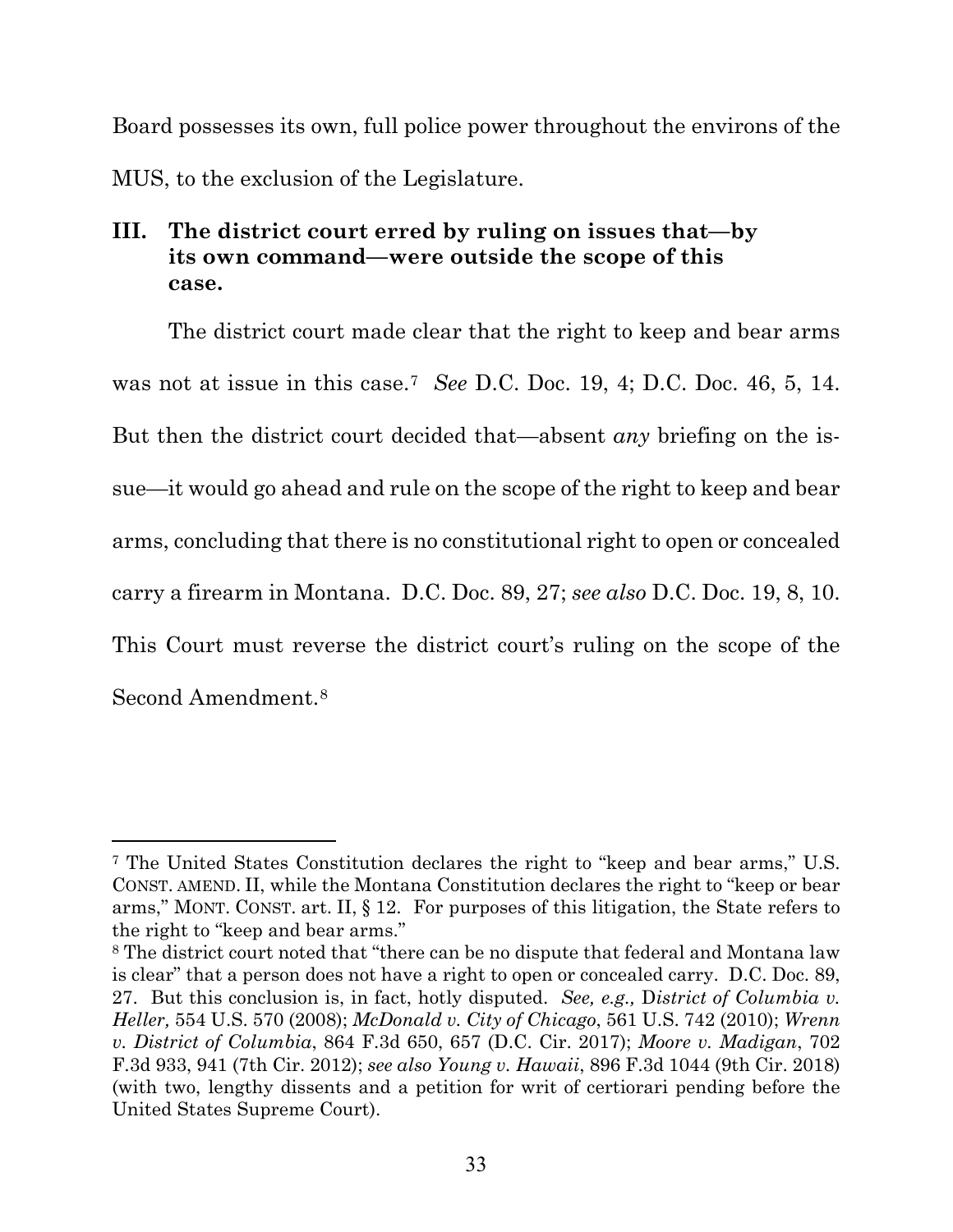Because the district court went beyond the issues presented and ruled on the scope of this constitutional right, this Court must—at a minimum—reverse the district court's conclusion that there is no constitutional right to open or concealed carry a firearm. That is not a question in this case. The district court's ruling on that issue was advisory, and ill-advised at that.

#### **CONCLUSION**

The district court's conclusion that the Board exercises the full police power on MUS campuses was wrong as a matter of law. Article X, Section 9 does not limit the Legislature's authority to pass statewide laws that affect MUS campuses. When the Legislature exercises the State's police power and enacts a generally applicable public safety law, the Board possess no independent power to declare it null and void on MUS campuses. This Court should accordingly reverse the district court's decision.

This case raises extraordinarily important constitutional questions. How the Court settles those questions will implicate other, core fundamental rights enumerated in Montana's Bill of Rights. All these interests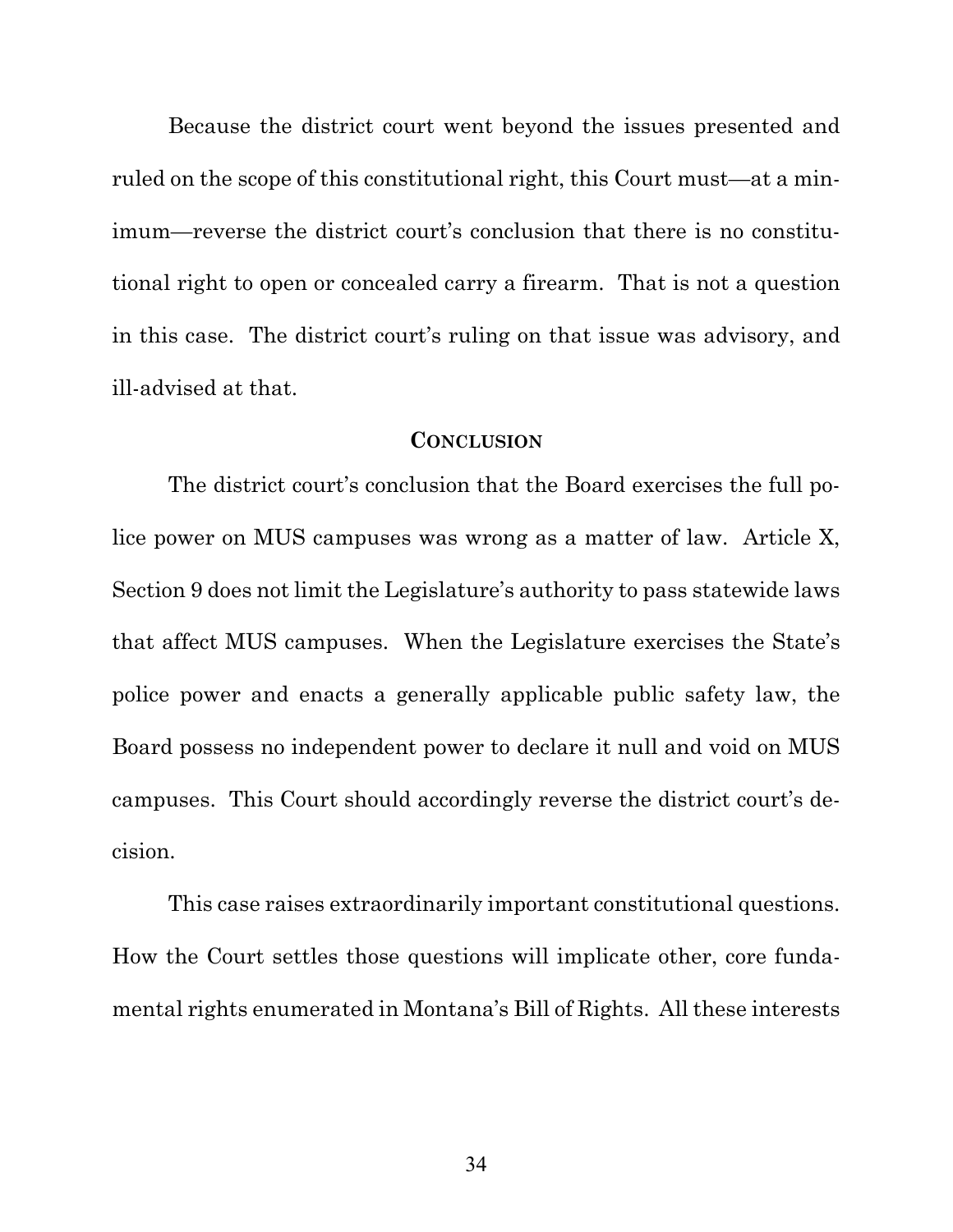would be advanced by granting the parties their day in court, so the State hereby requests oral argument.

DATED this 9th day of February, 2022.

AUSTIN KNUDSEN Montana Attorney General

KRISTIN HANSEN *Lieutenant General*

DAVID M.S. DEWHIRST *Solicitor General*

*/s/ Kathleen L. Smithgall* KATHLEEN L. SMITHGALL  *Assistant Solicitor General* 215 North Sanders P.O. Box 201401 Helena, MT 59620-1401 p. 406.444.2026 kathleen.smithgall@mt.gov

*Attorneys for Appellant*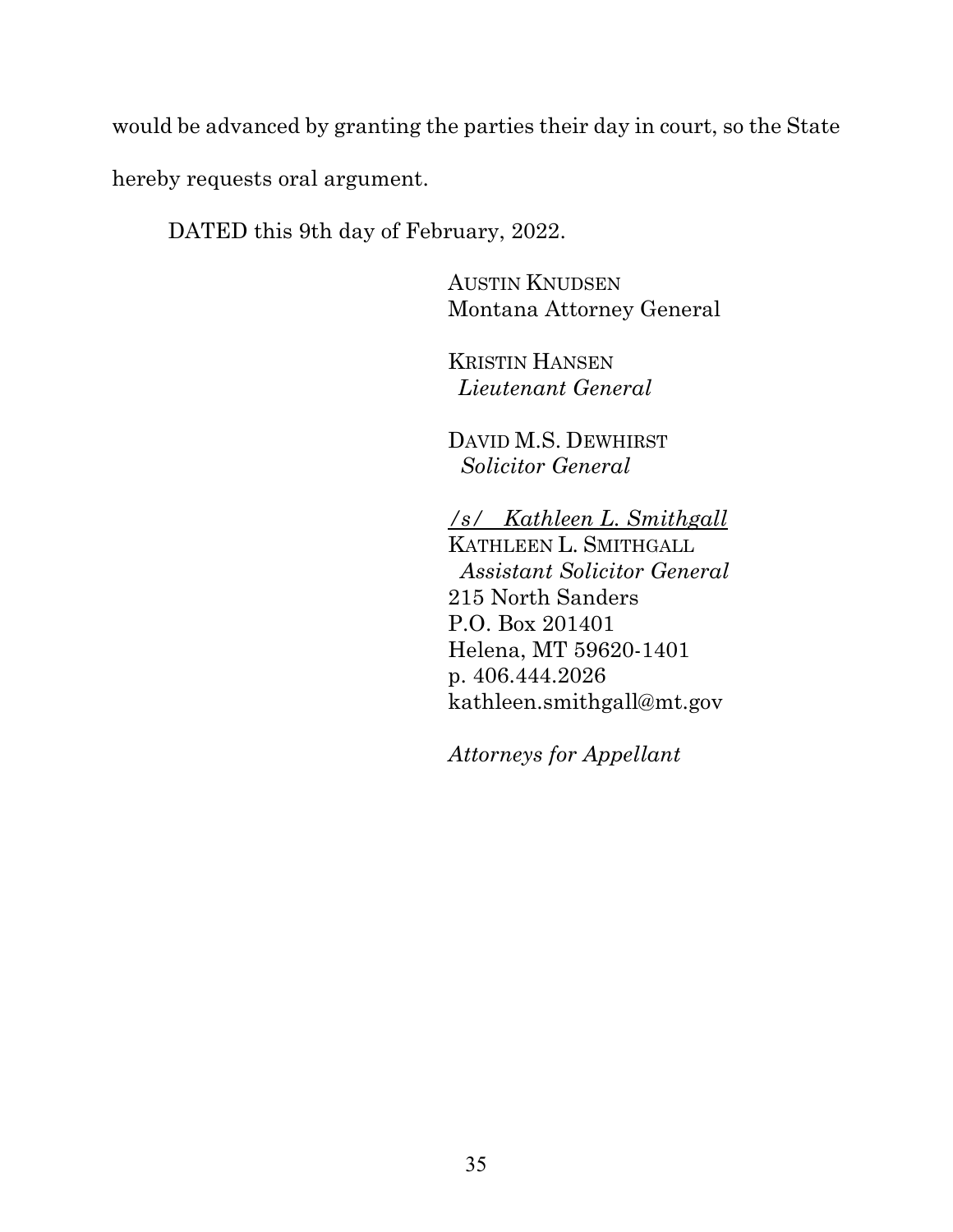### **CERTIFICATE OF COMPLIANCE**

Pursuant to Rule 11 of the Montana Rules of Appellate Procedure, I certify that this principal brief is printed with a proportionately spaced Century Schoolbook text typeface of 14 points; is double-spaced except for footnotes and for quoted and indented material; and the word count calculated by Microsoft Word for Windows is 7,201 words, excluding certificate of service and certificate of compliance.

> */s/Kathleen L. Smithgall* KATHLEEN L. SMITHGALL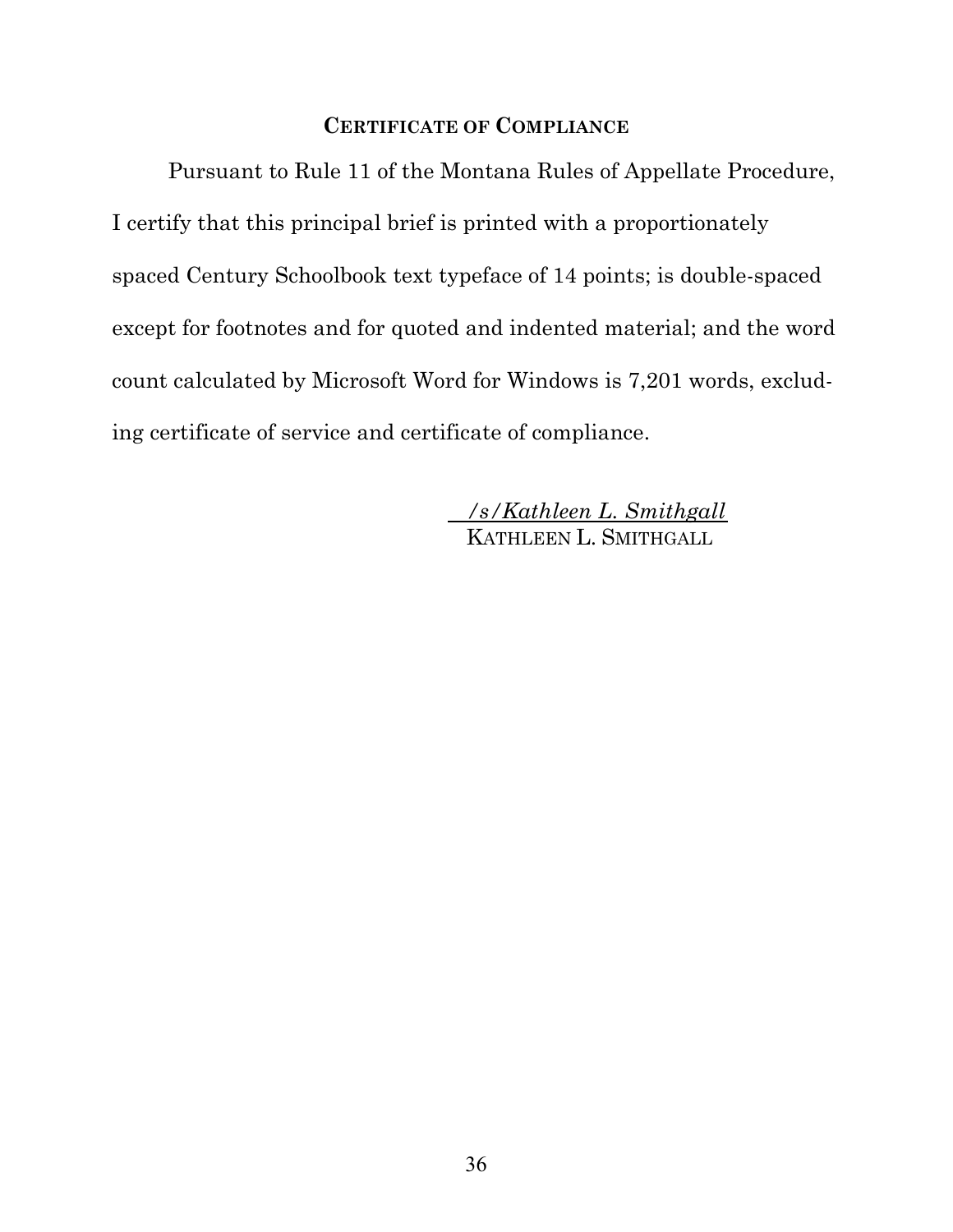# IN THE SUPREME COURT OF THE STATE OF MONTANA

## DA 21-0605

# BOARD OF REGENTS OF HIGHER EDUCATION OF THE STATE OF MONTANA,

Petitioner and Appellees,

v.

STATE OF MONTANA, by and through AUSTIN KNUDSEN, Attorney General of the State of Montana in his official capacity,

Respondent and Appellant.

# **APPELLANT'S APPENDIX TABLE OF CONTENTS**

| Volume VIII Montana Constitutional Convention Transcript  App. C |  |
|------------------------------------------------------------------|--|
| Volume VI Montana Constitutional Convention Transcript  App. D   |  |
|                                                                  |  |
| December 13, 2021, Judgment and Permanent                        |  |
| Oral Ruling at November 30, 2021, Hearing (pgs 44-45)  App. G    |  |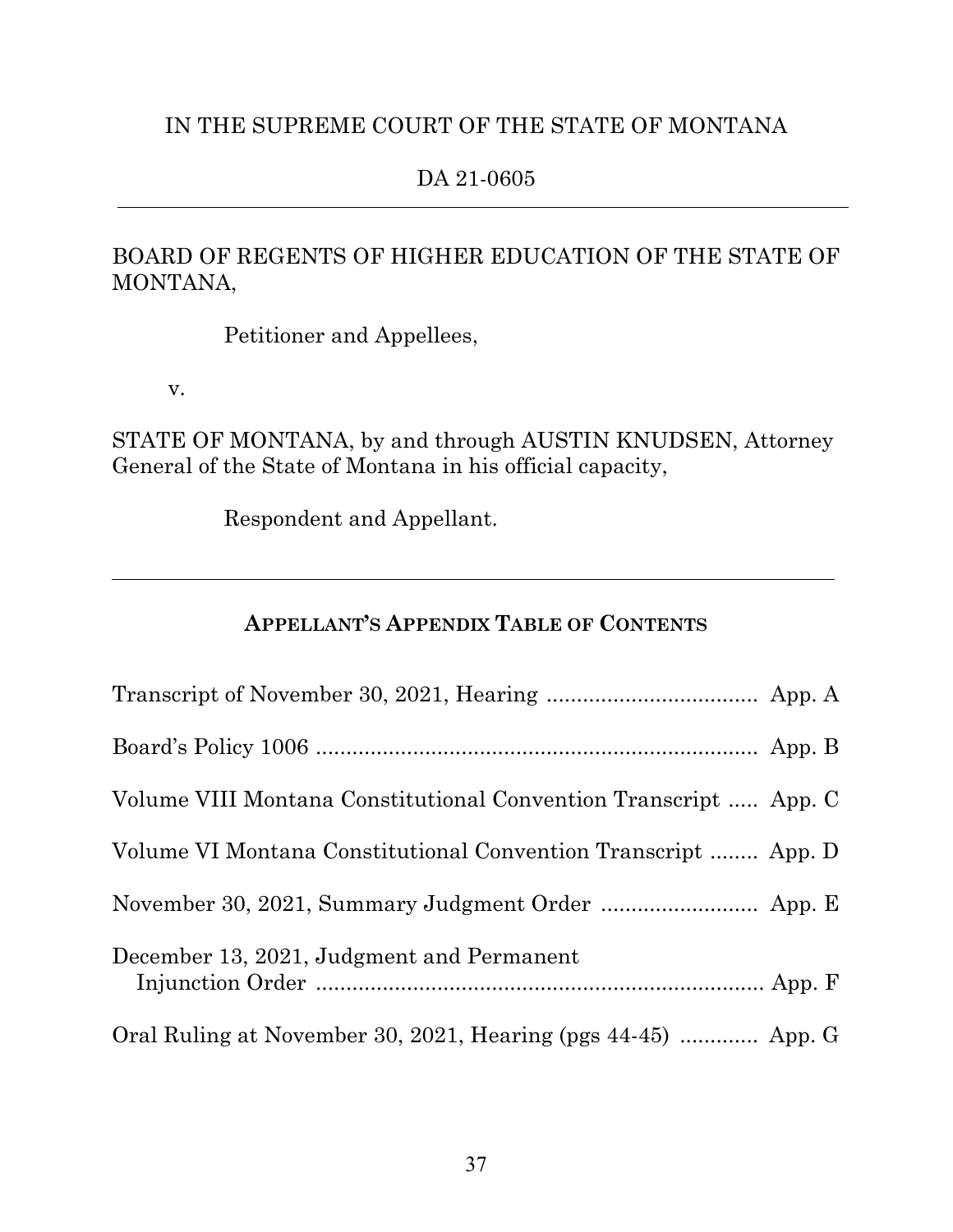### **CERTIFICATE OF SERVICE**

I, Kathleen Lynn Smithgall, hereby certify that I have served true and accurate copies of the foregoing Brief - Appellant's Opening to the following on 02-10-2022:

Martha Sheehy (Attorney) P.O. Box 584 Billings MT 59103 Representing: Montana Board of Regents of Higher Education Service Method: eService

Emily Jayne Cross (Attorney) 401 North 31st Street Suite 1500 P.O. Box 639 Billings MT 59103-0639 Representing: Montana Board of Regents of Higher Education Service Method: eService

Brianne McClafferty (Attorney) 401 North 31st Street, Suite 1500 P. O. Box 639 Billings MT 59103-0639 Representing: Montana Board of Regents of Higher Education Service Method: eService

Kyle Anne Gray (Attorney) P.O. Box 639 Billings MT 59103 Representing: Montana Board of Regents of Higher Education Service Method: eService

David M.S. Dewhirst (Govt Attorney) 215 N Sanders Helena MT 59601 Representing: State of Montana Service Method: eService

Quentin M. Rhoades (Attorney) 430 Ryman St. 2nd Floor